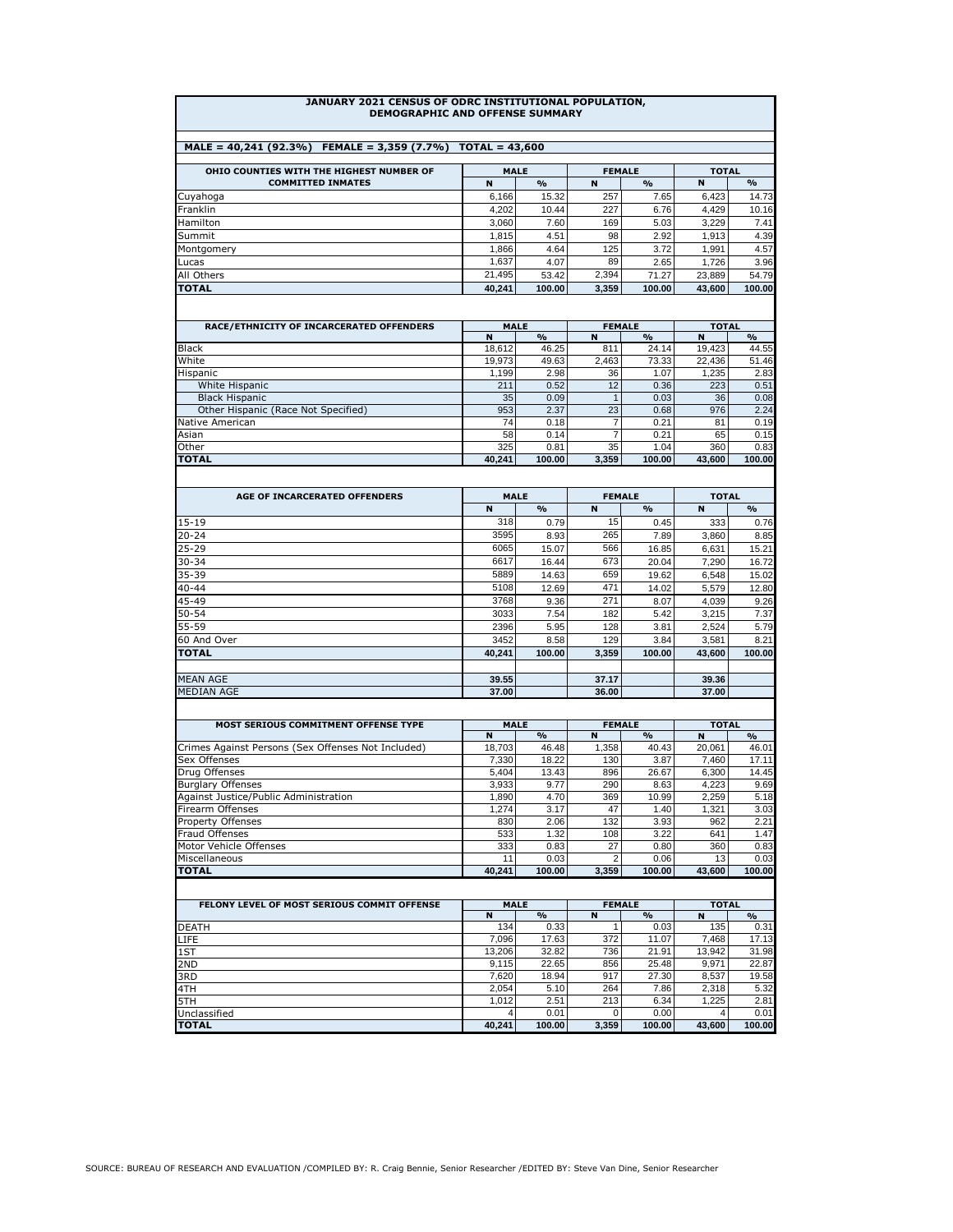|                    |             |       |                |               | INCARCERATED OFFENDER'S COUNTY OF COMMITMENT BY GENDER AND RACE - JANUARY 2021 |               |              |               |                |        |               |                |
|--------------------|-------------|-------|----------------|---------------|--------------------------------------------------------------------------------|---------------|--------------|---------------|----------------|--------|---------------|----------------|
| <b>OHIO COUNTY</b> | <b>MALE</b> |       | <b>FEMALE</b>  |               | <b>BLACK</b>                                                                   |               | <b>WHITE</b> |               |                | OTHER* | <b>COUNTY</b> | <b>PERCENT</b> |
|                    | $\mathbf N$ | %     | N              | $\frac{9}{6}$ | N                                                                              | $\frac{9}{6}$ | N            | $\frac{0}{0}$ | $\mathbf N$    | $\%$   | <b>TOTAL</b>  | OF TOTAL       |
| <b>ADAMS</b>       | 151         | 0.35  | 29             | 0.07          | $\overline{2}$                                                                 | 0.00          | 178          | 0.41          | $\mathbf 0$    | 0.00   | 180           | 0.41           |
| <b>ALLEN</b>       | 539         | 1.24  | 43             | 0.10          | 329                                                                            | 0.75          | 240          | 0.55          | 13             | 0.03   | 582           | 1.33           |
| <b>ASHLAND</b>     | 158         | 0.36  | 17             | 0.04          | 13                                                                             | 0.03          | 157          | 0.36          | 5              | 0.01   | 175           | 0.40           |
| <b>ASHTABULA</b>   | 374         | 0.86  | 34             | 0.08          | 98                                                                             | 0.22          | 287          | 0.66          | 23             | 0.05   | 408           | 0.94           |
| <b>ATHENS</b>      | 208         | 0.48  | 19             | 0.04          | 18                                                                             | 0.04          | 206          | 0.47          | 3              | 0.01   | 227           | 0.52           |
| AUGLAIZE           | 149         | 0.34  | 31             | 0.07          | 9                                                                              | 0.02          | 168          | 0.39          | 3              | 0.01   | 180           | 0.41           |
| <b>BELMONT</b>     | 251         | 0.58  | 31             | 0.07          | 61                                                                             | 0.14          | 215          | 0.49          | 6              | 0.01   | 282           | 0.65           |
| <b>BROWN</b>       | 200         | 0.46  | 33             | 0.08          | 12                                                                             | 0.03          | 219          | 0.50          | $\overline{2}$ | 0.00   | 233           | 0.53           |
| <b>BUTLER</b>      | 1,041       | 2.39  | 87             | 0.20          | 357                                                                            | 0.82          | 702          | 1.61          | 69             | 0.16   | 1,128         | 2.59           |
| CARROLL            | 48          | 0.11  | 4              | 0.01          | $\overline{4}$                                                                 | 0.01          | 46           | 0.11          | $\overline{2}$ | 0.00   | 52            | 0.12           |
| CHAMPAIGN          | 170         | 0.39  | 31             | 0.07          | 20                                                                             | 0.05          | 176          | 0.40          | 5              | 0.01   | 201           | 0.46           |
| <b>CLARK</b>       | 750         | 1.72  | 58             | 0.13          | 340                                                                            | 0.78          | 445          | 1.02          | 23             | 0.05   | 808           | 1.85           |
| <b>CLERMONT</b>    | 612         | 1.40  | 81             | 0.19          | 55                                                                             | 0.13          | 628          | 1.44          | 10             | 0.02   | 693           | 1.59           |
| <b>CLINTON</b>     | 124         | 0.28  | 10             | 0.02          | 13                                                                             | 0.03          | 118          | 0.27          | 3              | 0.01   | 134           | 0.31           |
| COLUMBIANA         | 226         | 0.52  | 25             | 0.06          | 48                                                                             | 0.11          | 199          | 0.46          | $\overline{4}$ | 0.01   | 251           | 0.58           |
| COSHOCTON          | 217         | 0.50  | 40             | 0.09          | 20                                                                             | 0.05          | 231          | 0.53          | 6              | 0.01   | 257           | 0.59           |
| <b>CRAWFORD</b>    | 274         | 0.63  | 70             | 0.16          | 24                                                                             | 0.06          | 311          | 0.71          | 9              | 0.02   | 344           | 0.79           |
| <b>CUYAHOGA</b>    | 6,166       | 14.14 | 257            | 0.59          | 4,891                                                                          | 11.22         | 1,158        | 2.66          | 374            | 0.86   | 6,423         | 14.73          |
| <b>DARKE</b>       | 81          | 0.19  | 7              | 0.02          | 11                                                                             | 0.03          | 75           | 0.17          | $\overline{2}$ | 0.00   | 88            | 0.20           |
| <b>DEFIANCE</b>    | 222         | 0.51  | 30             | 0.07          | 21                                                                             | 0.05          | 186          | 0.43          | 45             | 0.10   | 252           | 0.58           |
| <b>DELAWARE</b>    | 275         | 0.63  | 12             | 0.03          | 78                                                                             | 0.18          | 193          | 0.44          | 16             | 0.04   | 287           | 0.66           |
| ERIE               | 284         | 0.65  | 25             | 0.06          | 155                                                                            | 0.36          | 147          | 0.34          | 7              | 0.02   | 309           | 0.71           |
| FAIRFIELD          | 345         | 0.79  | 58             | 0.13          | 44                                                                             | 0.10          | 348          | 0.80          | 11             | 0.03   | 403           | 0.92           |
| <b>FAYETTE</b>     | 179         | 0.41  | 24             | 0.06          | 32                                                                             | 0.07          | 167          | 0.38          | 4              | 0.01   | 203           | 0.47           |
| <b>FRANKLIN</b>    | 4,202       | 9.64  | 227            | 0.52          | 2,670                                                                          | 6.12          | 1,524        | 3.50          | 235            | 0.54   | 4,429         | 10.16          |
| <b>FULTON</b>      | 66          | 0.15  | 4              | 0.01          | 7                                                                              | 0.02          | 53           | 0.12          | 10             | 0.02   | 70            | 0.16           |
| <b>GALLIA</b>      | 179         | 0.41  | 44             | 0.10          | 48                                                                             | 0.11          | 169          | 0.39          | 6              | 0.01   | 223           | 0.51           |
| <b>GEAUGA</b>      | 80          | 0.18  | 9              | 0.02          | 20                                                                             | 0.05          | 66           | 0.15          | 3              | 0.01   | 89            | 0.20           |
| <b>GREENE</b>      | 374         | 0.86  | 51             | 0.12          | 136                                                                            | 0.31          | 267          | 0.61          | 22             | 0.05   | 425           | 0.97           |
| <b>GUERNSEY</b>    | 204         | 0.47  | 37             | 0.08          | 48                                                                             | 0.11          | 188          | 0.43          | 5              | 0.01   | 241           | 0.55           |
| <b>HAMILTON</b>    | 3,060       | 7.02  | 169            | 0.39          | 2,460                                                                          | 5.64          | 704          | 1.61          | 65             | 0.15   | 3,229         | 7.41           |
| <b>HANCOCK</b>     | 228         | 0.52  | 24             | 0.06          | 49                                                                             | 0.11          | 187          | 0.43          | 16             | 0.04   | 252           | 0.58           |
| <b>HARDIN</b>      | 148         | 0.34  | 21             | 0.05          | 6                                                                              | 0.01          | 162          | 0.37          | $\mathbf{1}$   | 0.00   | 169           | 0.39           |
| <b>HARRISON</b>    | 42          | 0.10  | $\overline{4}$ | 0.01          | 3                                                                              | 0.01          | 42           | 0.10          | $\mathbf{1}$   | 0.00   | 46            | 0.11           |
| <b>HENRY</b>       | 58          | 0.13  | $\overline{4}$ | 0.01          | $\overline{2}$                                                                 | 0.00          | 48           | 0.11          | 12             | 0.03   | 62            | 0.14           |
| HIGHLAND           | 210         | 0.48  | 18             | 0.04          | 9                                                                              | 0.02          | 218          | 0.50          | $\mathbf{1}$   | 0.00   | 228           | 0.52           |
| <b>HOCKING</b>     | 83          | 0.19  | $\overline{7}$ | 0.02          | $\overline{2}$                                                                 | 0.00          | 88           | 0.20          | $\mathbf 0$    | 0.00   | 90            | 0.21           |
| <b>HOLMES</b>      | 50          | 0.11  | 5              | 0.01          | 3                                                                              | 0.01          | 51           | 0.12          | $\mathbf{1}$   | 0.00   | 55            | 0.13           |
| <b>HURON</b>       | 175         | 0.40  | 21             | 0.05          | 17                                                                             | 0.04          | 172          | 0.39          | 7              | 0.02   | 196           | 0.45           |
| <b>JACKSON</b>     | 133         | 0.31  | 24             | 0.06          | 21                                                                             | 0.05          | 134          | 0.31          | $\overline{2}$ | 0.00   | 157           | 0.36           |
| <b>JEFFERSON</b>   | 282         | 0.65  | 24             | 0.06          | 148                                                                            | 0.34          | 156          | 0.36          | $\overline{2}$ | 0.00   | 306           | 0.70           |
| <b>KNOX</b>        | 149         | 0.34  | 19             | 0.04          | $\overline{7}$                                                                 | 0.02          | 158          | 0.36          | 3              | 0.01   | 168           | 0.39           |
| LAKE               | 586         | 1.34  | 63             | 0.14          | 238                                                                            | 0.55          | 394          | 0.90          | 17             | 0.04   | 649           | 1.49           |
| LAWRENCE           | 275         | 0.63  | 59             | 0.14          | 32                                                                             | 0.07          | 299          | 0.69          | 3              | 0.01   | 334           | 0.77           |
| <b>LICKING</b>     | 660         | 1.51  | 91             | 0.21          | 116                                                                            | 0.27          | 624          | 1.43          | 11             | 0.03   | 751           | 1.72           |
| <b>LOGAN</b>       | 178         | 0.41  | 32             | 0.07          | 32                                                                             | 0.07          | 169          | 0.39          | 9              | 0.02   | 210           | 0.48           |
| LORAIN             | 702         | 1.61  | 37             | 0.08          | 380                                                                            | 0.87          | 266          | 0.61          | 93             | 0.21   | 739           | 1.69           |
| <b>LUCAS</b>       | 1,637       | 3.75  | 89             | 0.20          | 1,058                                                                          | 2.43          | 556          | 1.28          | 112            | 0.26   | 1,726         | 3.96           |
| MADISON            | 124         | 0.28  | 8              | 0.02          | 21                                                                             | 0.05          | 95           | 0.22          | 16             | 0.04   | 132           | 0.30           |
| <b>MAHONING</b>    | 878         | 2.01  | 46             | 0.11          | 601                                                                            | 1.38          | 287          | 0.66          | 36             | 0.08   | 924           | 2.12           |
| <b>MARION</b>      | 341         | 0.78  | 31             | 0.07          | 93                                                                             | 0.21          | 264          | 0.61          | 15             | 0.03   | 372           | 0.85           |
| MEDINA             | 253         | 0.58  | 21             | 0.05          | 44                                                                             | 0.10          | 224          | 0.51          | 6              | 0.01   | 274           | 0.63           |
| <b>MEIGS</b>       | 105         | 0.24  | 19             | 0.04          | 6                                                                              | 0.01          | 118          | 0.27          | 0              | 0.00   | 124           | 0.28           |

## **OHIO DEPARTMENT OF REHABILITATION AND CORRECTION JANUARY 2021 INSTITUTIONAL CENSUS**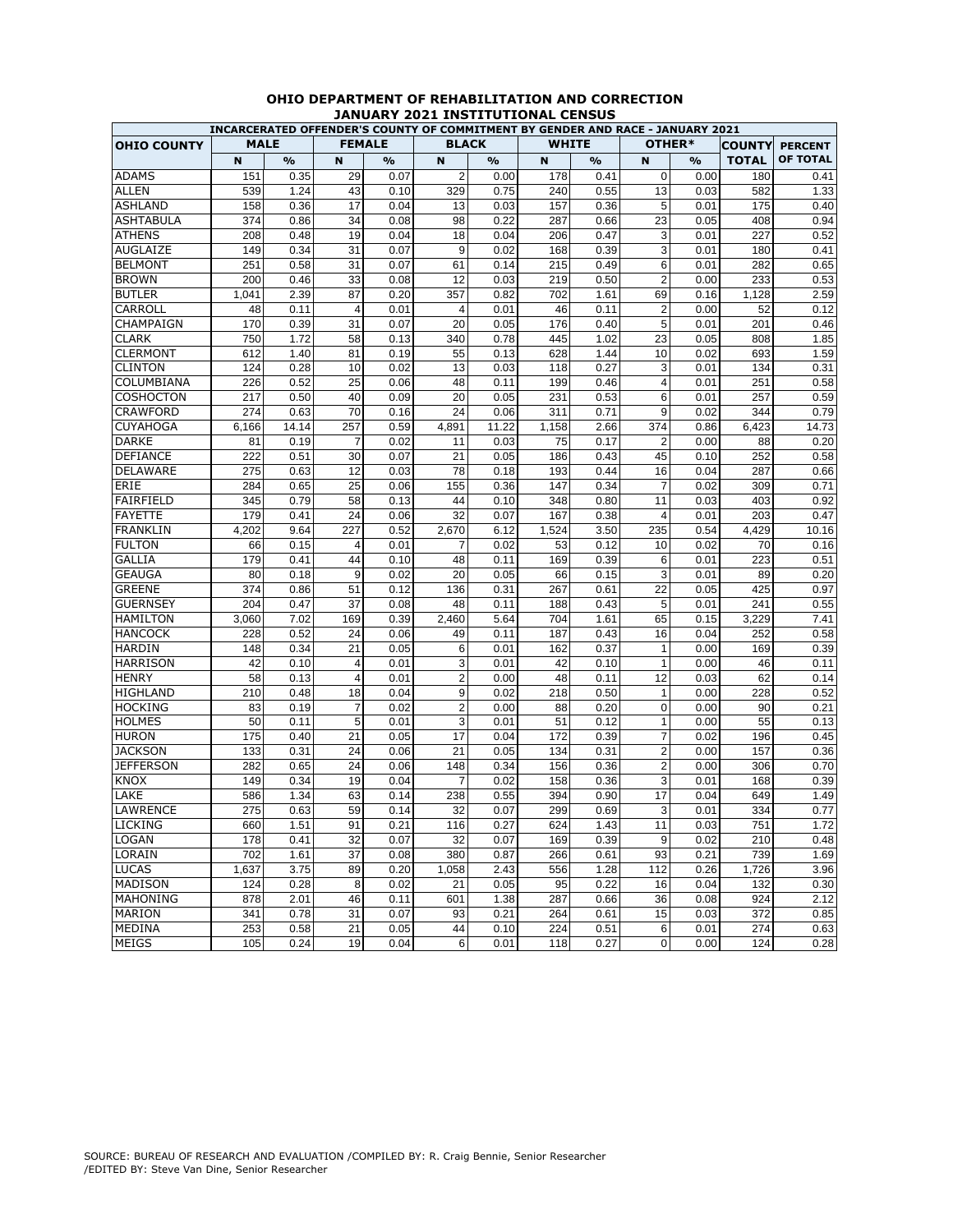|                     | INCARCERATED OFFENDER'S COUNTY OF COMMITMENT BY GENDER AND RACE - JANUARY 2021 |               |                         |               |                |               |              |               |                |               |                               |                                   |  |
|---------------------|--------------------------------------------------------------------------------|---------------|-------------------------|---------------|----------------|---------------|--------------|---------------|----------------|---------------|-------------------------------|-----------------------------------|--|
|                     |                                                                                |               |                         |               |                | (continued)   |              |               |                |               |                               |                                   |  |
| <b>OHIO COUNTY</b>  | <b>MALE</b>                                                                    |               | <b>FEMALE</b>           |               | <b>BLACK</b>   |               | <b>WHITE</b> |               |                | OTHER*        | <b>COUNTY</b><br><b>TOTAL</b> | <b>PERCENT</b><br><b>OF TOTAL</b> |  |
|                     | N                                                                              | $\frac{0}{0}$ | N                       | $\frac{9}{6}$ | N              | $\frac{9}{6}$ | N            | $\frac{9}{6}$ | N              | $\frac{O}{O}$ |                               |                                   |  |
| <b>MERCER</b>       | 101                                                                            | 0.23          | 8                       | 0.02          | $\overline{4}$ | 0.01          | 97           | 0.22          | 8              | 0.02          | 109                           | 0.25                              |  |
| MIAMI               | 263                                                                            | 0.60          | 19                      | 0.04          | 37             | 0.08          | 240          | 0.55          | 5              | 0.01          | 282                           | 0.65                              |  |
| <b>MONROE</b>       | 36                                                                             | 0.08          | $\overline{7}$          | 0.02          | $\mathbf 0$    | 0.00          | 43           | 0.10          | $\mathbf 0$    | 0.00          | 43                            | 0.10                              |  |
| <b>MONTGOMERY</b>   | 1,866                                                                          | 4.28          | 125                     | 0.29          | 1,178          | 2.70          | 757          | 1.74          | 56             | 0.13          | 1,991                         | 4.57                              |  |
| <b>MORGAN</b>       | 52                                                                             | 0.12          | 6                       | 0.01          | 6              | 0.01          | 50           | 0.11          | $\overline{2}$ | 0.00          | 58                            | 0.13                              |  |
| <b>MORROW</b>       | 61                                                                             | 0.14          | 5                       | 0.01          | $\overline{2}$ | 0.00          | 62           | 0.14          | $\overline{2}$ | 0.00          | 66                            | 0.15                              |  |
| <b>MUSKINGUM</b>    | 747                                                                            | 1.71          | 103                     | 0.24          | 183            | 0.42          | 642          | 1.47          | 25             | 0.06          | 850                           | 1.95                              |  |
| <b>NOBLE</b>        | 33                                                                             | 0.08          | 3                       | 0.01          | $\overline{2}$ | 0.00          | 33           | 0.08          | $\mathbf{1}$   | 0.00          | 36                            | 0.08                              |  |
| <b>OTTAWA</b>       | 90                                                                             | 0.21          | 9                       | 0.02          | 16             | 0.04          | 71           | 0.16          | 12             | 0.03          | 99                            | 0.23                              |  |
| PAULDING            | 52                                                                             | 0.12          | $\overline{\mathbf{4}}$ | 0.01          | $\overline{4}$ | 0.01          | 50           | 0.11          | $\overline{2}$ | 0.00          | 56                            | 0.13                              |  |
| <b>PERRY</b>        | 96                                                                             | 0.22          | 5                       | 0.01          | $\overline{2}$ | 0.00          | 98           | 0.22          | 1              | 0.00          | 101                           | 0.23                              |  |
| PICKAWAY            | 207                                                                            | 0.47          | 41                      | 0.09          | 37             | 0.08          | 205          | 0.47          | 6              | 0.01          | 248                           | 0.57                              |  |
| PIKE                | 51                                                                             | 0.12          | $\overline{2}$          | 0.00          | 1              | 0.00          | 51           | 0.12          | $\mathbf{1}$   | 0.00          | 53                            | 0.12                              |  |
| <b>PORTAGE</b>      | 399                                                                            | 0.92          | 30                      | 0.07          | 108            | 0.25          | 313          | 0.72          | 8              | 0.02          | 429                           | 0.98                              |  |
| PREBLE              | 91                                                                             | 0.21          | 14                      | 0.03          | 13             | 0.03          | 89           | 0.20          | 3              | 0.01          | 105                           | 0.24                              |  |
| <b>PUTNAM</b>       | 68                                                                             | 0.16          | $\overline{4}$          | 0.01          | $\overline{4}$ | 0.01          | 52           | 0.12          | 16             | 0.04          | 72                            | 0.17                              |  |
| <b>RICHLAND</b>     | 667                                                                            | 1.53          | 85                      | 0.19          | 271            | 0.62          | 460          | 1.06          | 21             | 0.05          | 752                           | 1.72                              |  |
| <b>ROSS</b>         | 320                                                                            | 0.73          | 51                      | 0.12          | 78             | 0.18          | 290          | 0.67          | 3              | 0.01          | 371                           | 0.85                              |  |
| <b>SANDUSKY</b>     | 207                                                                            | 0.47          | 10                      | 0.02          | 74             | 0.17          | 127          | 0.29          | 16             | 0.04          | 217                           | 0.50                              |  |
| <b>SCIOTO</b>       | 574                                                                            | 1.32          | 93                      | 0.21          | 186            | 0.43          | 475          | 1.09          | 6              | 0.01          | 667                           | 1.53                              |  |
| <b>SENECA</b>       | 172                                                                            | 0.39          | 14                      | 0.03          | 44             | 0.10          | 132          | 0.30          | 10             | 0.02          | 186                           | 0.43                              |  |
| <b>SHELBY</b>       | 178                                                                            | 0.41          | 17                      | 0.04          | 36             | 0.08          | 149          | 0.34          | 10             | 0.02          | 195                           | 0.45                              |  |
| <b>STARK</b>        | 1.221                                                                          | 2.80          | 82                      | 0.19          | 613            | 1.41          | 667          | 1.53          | 23             | 0.05          | 1.303                         | 2.99                              |  |
| <b>SUMMIT</b>       | 1,815                                                                          | 4.16          | 98                      | 0.22          | 1,061          | 2.43          | 809          | 1.86          | 43             | 0.10          | 1,913                         | 4.39                              |  |
| <b>TRUMBULL</b>     | 609                                                                            | 1.40          | 48                      | 0.11          | 276            | 0.63          | 375          | 0.86          | 6              | 0.01          | 657                           | 1.51                              |  |
| <b>TUSCARAWAS</b>   | 154                                                                            | 0.35          | 13                      | 0.03          | 16             | 0.04          | 143          | 0.33          | 8              | 0.02          | 167                           | 0.38                              |  |
| <b>UNION</b>        | 169                                                                            | 0.39          | 29                      | 0.07          | 16             | 0.04          | 176          | 0.40          | 6              | 0.01          | 198                           | 0.45                              |  |
| <b>VAN WERT</b>     | 91                                                                             | 0.21          | 15                      | 0.03          | 5              | 0.01          | 91           | 0.21          | 10             | 0.02          | 106                           | 0.24                              |  |
| <b>VINTON</b>       | 44                                                                             | 0.10          | 3                       | 0.01          | 1              | 0.00          | 46           | 0.11          | $\mathbf 0$    | 0.00          | 47                            | 0.11                              |  |
| <b>WARREN</b>       | 417                                                                            | 0.96          | 51                      | 0.12          | 65             | 0.15          | 390          | 0.89          | 13             | 0.03          | 468                           | 1.07                              |  |
| <b>WASHINGTON</b>   | 174                                                                            | 0.40          | 16                      | 0.04          | 18             | 0.04          | 166          | 0.38          | 6              | 0.01          | 190                           | 0.44                              |  |
| <b>WAYNE</b>        | 189                                                                            | 0.43          | 21                      | 0.05          | 37             | 0.08          | 167          | 0.38          | 6              | 0.01          | 210                           | 0.48                              |  |
| WILLIAMS            | 124                                                                            | 0.28          | 18                      | 0.04          | 8              | 0.02          | 127          | 0.29          | $\overline{7}$ | 0.02          | 142                           | 0.33                              |  |
| <b>WOOD</b>         | 311                                                                            | 0.71          | 32                      | 0.07          | 80             | 0.18          | 222          | 0.51          | 41             | 0.09          | 343                           | 0.79                              |  |
| <b>WYANDOT</b>      | 85                                                                             | 0.19          | 14                      | 0.03          | 8              | 0.02          | 88           | 0.20          | 3              | 0.01          | 99                            | 0.23                              |  |
| <b>NOT REPORTED</b> | 1                                                                              | 0.00          | $\mathbf 0$             | 0.00          | 1              | 0.00          | $\mathbf 0$  | 0.00          | 0              | 0.00          | $\mathbf{1}$                  | 0.00                              |  |
| <b>TOTAL</b>        | 40,241                                                                         | 92.30         | 3,359                   | 7.70          | 19,423         | 44.55         | 22,436       | 51.46         | 1.741          | 3.99          | 43,600                        | 100.00                            |  |



\* 'OTHER' includes Hispanic, Asian, and Native American.

\*\* Percentages may contain rounding error

Note: The percentage for each cell is a portion of the entire inmate population. For example, the 0.41% for the 180 males in prison from Adams county is 0.41% of the total 43,600 population.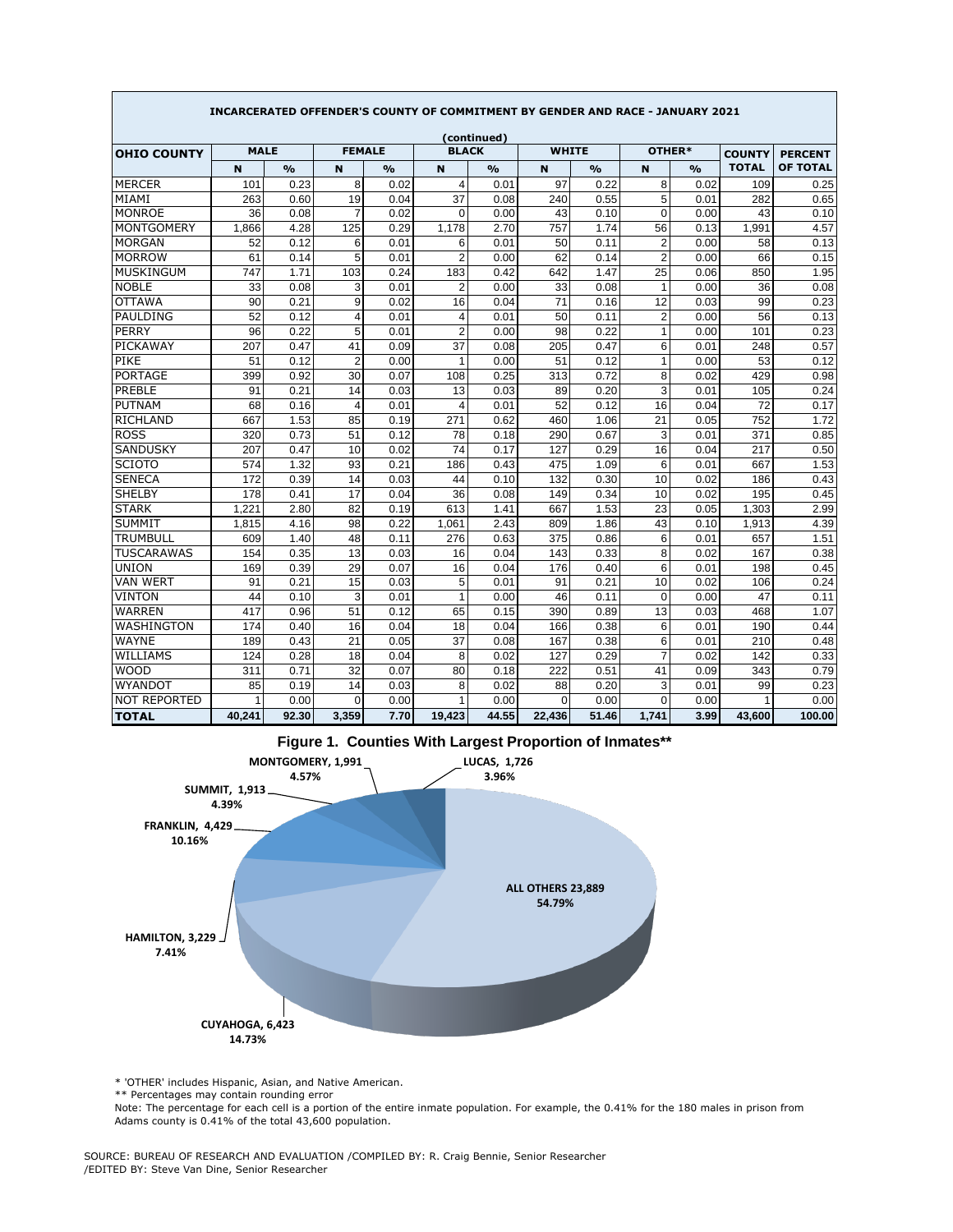| RACE/ETHNICITY OF INCARCERATED OFFENDERS |                 | <b>MALE</b> |       | <b>FEMALE</b> | <b>GROUP</b>    | <b>PERCENT</b> |
|------------------------------------------|-----------------|-------------|-------|---------------|-----------------|----------------|
|                                          | N               | % of males  | N     | % of females  | <b>TOTAL</b>    | OF TOTAL       |
| <b>Black</b>                             | 18,612          | 46.25       | 811   | 24.14         | 19,423          | 44.55          |
| White                                    | 19,973          | 49.63       | 2,463 | 73.33         | 22,436          | 51.46          |
| Hispanic                                 | 1.199           | 2.98        | 36    | 1.07          | 1,235           | 2.83           |
| White Hispanic                           | 211             | 0.52        | 12    | 0.36          | 223             | 0.51           |
| <b>Black Hispanic</b>                    | 35 <sup>1</sup> | 0.09        |       | 0.03          | 36 <sup>1</sup> | 0.08           |
| Other Hispanic (Race Not Specified)      | 953             | 2.37        | 23    | 0.68          | 976             | 2.24           |
| Native American                          | 74              | 0.18        |       | 0.21          | 81              | 0.19           |
| Asian                                    | 58              | 0.14        |       | 0.21          | 65              | 0.15           |
| Other                                    | 325             | 0.81        | 35    | 1.04          | 360             | 0.83           |
| <b>TOTAL</b>                             | 40.241          | 100.00      | 3,359 | 100.00        | 43.600          | 100.00         |



| NUMBER OF INCARCERATED OFFENDERS BY AGE AND GENDER - JANUARY 2021 |             |             |             |               |              |                 |
|-------------------------------------------------------------------|-------------|-------------|-------------|---------------|--------------|-----------------|
|                                                                   |             |             |             |               |              |                 |
| <b>INMATE AGE</b>                                                 |             | <b>MALE</b> |             | <b>FEMALE</b> | <b>AGE</b>   | <b>PERCENT</b>  |
|                                                                   | $\mathbf N$ | % of males  | $\mathbf N$ | % of females  | <b>TOTAL</b> | <b>OF TOTAL</b> |
| 16                                                                | 2           | 0.00        | $\Omega$    | 0.00          | 2            | 0.00            |
| 17                                                                | 21          | 0.05        |             | 0.03          | 22           | 0.05            |
| 18                                                                | 70          | 0.17        | 3           | 0.09          | 73           | 0.17            |
| 19                                                                | 225         | 0.56        | 11          | 0.33          | 236          | 0.54            |
| 20                                                                | 464         | 1.15        | 38          | 1.13          | 502          | 1.15            |
| $21 - 24$                                                         | 3,131       | 7.78        | 227         | 6.76          | 3,358        | 7.70            |
| $25 - 29$                                                         | 6.065       | 15.07       | 566         | 16.85         | 6,631        | 15.21           |
| $30 - 34$                                                         | 6.617       | 16.44       | 673         | 20.04         | 7,290        | 16.72           |
| $35 - 39$                                                         | 5,889       | 14.63       | 659         | 19.62         | 6,548        | 15.02           |
| $40 - 44$                                                         | 5,108       | 12.69       | 471         | 14.02         | 5,579        | 12.80           |
| $45 - 49$                                                         | 3,768       | 9.36        | 271         | 8.07          | 4,039        | 9.26            |
| $50 - 54$                                                         | 3,033       | 7.54        | 182         | 5.42          | 3,215        | 7.37            |
| $55 - 59$                                                         | 2,396       | 5.95        | 128         | 3.81          | 2,524        | 5.79            |
| $60 - 64$                                                         | 1773        | 4.41        | 79          | 2.35          | 1,852        | 4.25            |
| $65 - 69$                                                         | 927         | 2.30        | 31          | 0.92          | 958          | 2.20            |
| $70 - 74$                                                         | 486         | 1.21        | 11          | 0.33          | 497          | 1.14            |
| $75 - 79$                                                         | 195         | 0.48        | 4           | 0.12          | 199          | 0.46            |
| 80 AND OVER                                                       | 71          | 0.18        |             | 0.12          | 75           | 0.17            |
| <b>TOTAL</b>                                                      | 40,241      | 100.00      | 3,359       | 100.00        | 43,600       | 100.00          |
| <b>MEAN</b>                                                       | 39.55       |             | 37.17       |               | 39.36        |                 |
| <b>MEDIAN</b>                                                     | 37.00       |             | 36.00       |               | 37.00        |                 |
| 50 AND OVER                                                       | 8,881       | 22.07       | 439         | 13.07         | 9,320        | 21.38           |
| 17 AND UNDER                                                      | 23          | 0.06        |             | 0.03          | 24           | 0.06            |
| 18 AND OVER                                                       | 40,218      | 99.94       | 3,358       | 99.97         | 43,576       | 99.94           |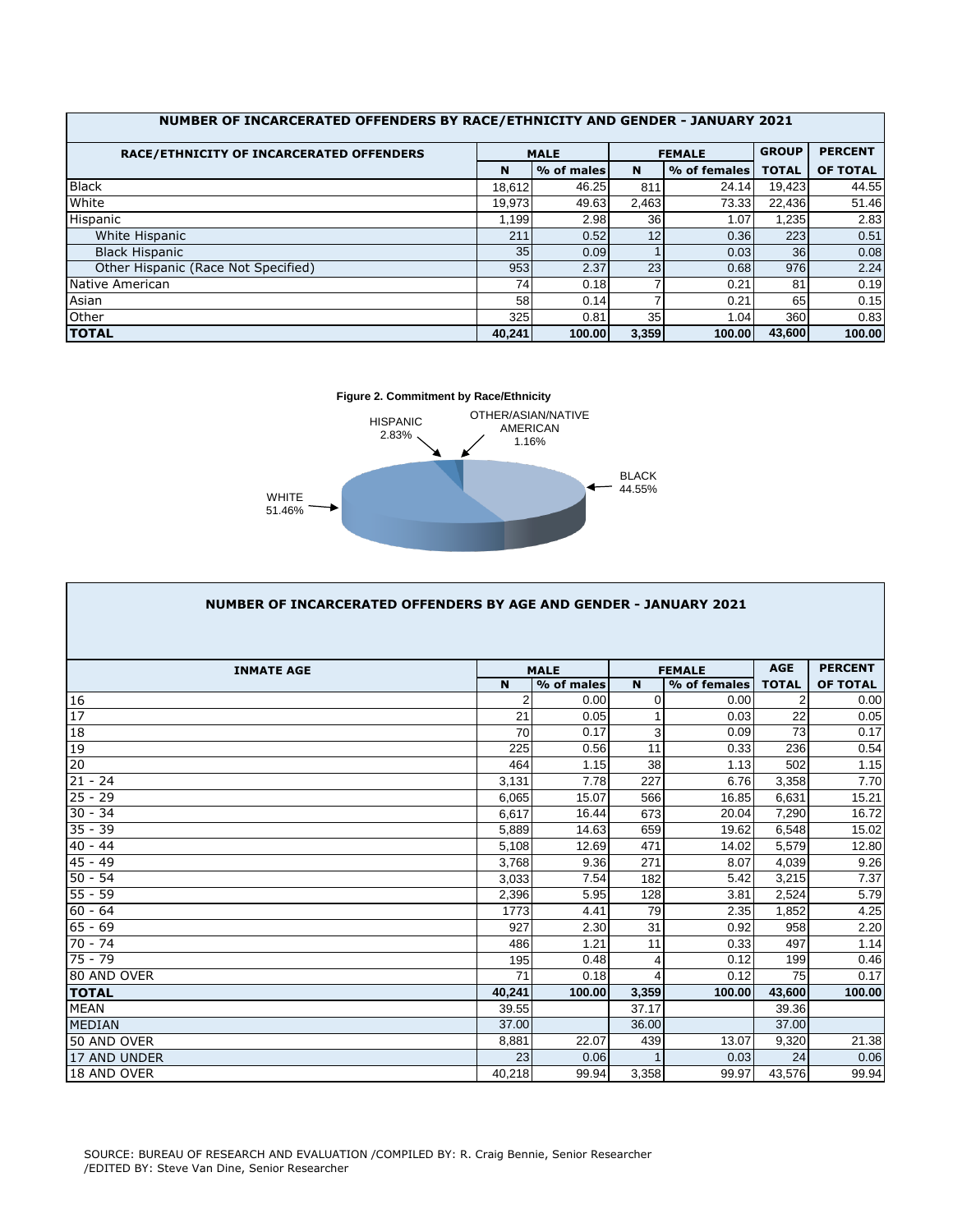|                   |                |               |               |               |                |               |             | AGE OF INCARCERATED OFFENDERS BY GENDER AND RACE - JANUARY 2021 |                |               |                |                |
|-------------------|----------------|---------------|---------------|---------------|----------------|---------------|-------------|-----------------------------------------------------------------|----------------|---------------|----------------|----------------|
| <b>INMATE AGE</b> |                | <b>MALE</b>   | <b>FEMALE</b> |               |                | <b>BLACK</b>  |             | <b>WHITE</b>                                                    |                | <b>OTHER</b>  | <b>AGE</b>     | <b>PERCENT</b> |
|                   | N              | $\frac{9}{6}$ | N             | $\frac{1}{2}$ | N              | $\frac{9}{0}$ | N           | $\frac{9}{0}$                                                   | N              | $\frac{9}{0}$ | <b>TOTAL</b>   | OF TOTAL       |
| 16                | $\overline{2}$ | 0.00          | $\mathbf 0$   | 0.00          | $\overline{2}$ | 0.01          | $\mathbf 0$ | 0.00                                                            | 0              | 0.00          | $\overline{2}$ | 0.00           |
| 17                | 21             | 0.05          | $\mathbf{1}$  | 0.03          | 14             | 0.07          | 8           | 0.04                                                            | 0              | 0.00          | 22             | 0.05           |
| 18                | 70             | 0.17          | 3             | 0.09          | 49             | 0.25          | 21          | 0.09                                                            | 3              | 0.17          | 73             | 0.17           |
| 19                | 225            | 0.56          | 11            | 0.33          | 156            | 0.80          | 74          | 0.33                                                            | 6              | 0.34          | 236            | 0.54           |
| 20                | 464            | 1.15          | 38            | 1.13          | 316            | 1.63          | 164         | 0.73                                                            | 22             | 1.26          | 502            | 1.15           |
| 21                | 590            | 1.47          | 33            | 0.98          | 388            | 2.00          | 214         | 0.95                                                            | 21             | 1.21          | 623            | 1.43           |
| 22                | 755            | 1.88          | 53            | 1.58          | 465            | 2.39          | 299         | 1.33                                                            | 44             | 2.53          | 808            | 1.85           |
| 23                | 901            | 2.24          | 75            | 2.23          | 554            | 2.85          | 372         | 1.66                                                            | 50             | 2.87          | 976            | 2.24           |
| 24                | 885            | 2.20          | 66            | 1.96          | 552            | 2.84          | 354         | 1.58                                                            | 45             | 2.58          | 951            | 2.18           |
| 25                | 1,018          | 2.53          | 85            | 2.53          | 632            | 3.25          | 417         | 1.86                                                            | 54             | 3.10          | 1,103          | 2.53           |
| 26                | 1,088          | 2.70          | 110           | 3.27          | 690            | 3.55          | 457         | 2.04                                                            | 51             | 2.93          | 1,198          | 2.75           |
| 27                | 1,194          | 2.97          | 101           | 3.01          | 715            | 3.68          | 538         | 2.40                                                            | 42             | 2.41          | 1,295          | 2.97           |
| 28                | 1,357          | 3.37          | 128           | 3.81          | 791            | 4.07          | 625         | 2.79                                                            | 69             | 3.96          | 1,485          | 3.41           |
| 29                | 1,408          | 3.50          | 142           | 4.23          | 816            | 4.20          | 680         | 3.03                                                            | 54             | 3.10          | 1,550          | 3.56           |
| 30                | 1,391          | 3.46          | 137           | 4.08          | 727            | 3.74          | 732         | 3.26                                                            | 69             | 3.96          | 1,528          | 3.50           |
| 31                | 1,412          | 3.51          | 133           | 3.96          | 745            | 3.84          | 731         | 3.26                                                            | 69             | 3.96          | 1,545          | 3.54           |
| 32                | 1,265          | 3.14          | 146           | 4.35          | 678            | 3.49          | 678         | 3.02                                                            | 55             | 3.16          | 1,411          | 3.24           |
| 33                | 1,315          | 3.27          | 127           | 3.78          | 639            | 3.29          | 738         | 3.29                                                            | 65             | 3.73          | 1,442          | 3.31           |
| 34                | 1,234          | 3.07          | 130           | 3.87          | 545            | 2.81          | 773         | 3.45                                                            | 46             | 2.64          | 1,364          | 3.13           |
| 35                | 1,258          | 3.13          | 140           | 4.17          | 532            | 2.74          | 808         | 3.60                                                            | 58             | 3.33          | 1,398          | 3.21           |
| 36                | 1,196          | 2.97          | 141           | 4.20          | 528            | 2.72          | 739         | 3.29                                                            | 70             | 4.02          | 1,337          | 3.07           |
| 37                | 1,197          | 2.97          | 138           | 4.11          | 516            | 2.66          | 760         | 3.39                                                            | 59             | 3.39          | 1,335          | 3.06           |
| 38                | 1,127          | 2.80          | 119           | 3.54          | 453            | 2.33          | 750         | 3.34                                                            | 43             | 2.47          | 1,246          | 2.86           |
| 39                | 1,111          | 2.76          | 121           | 3.60          | 500            | 2.57          | 686         | 3.06                                                            | 46             | 2.64          | 1,232          | 2.83           |
| 40                | 1,188          | 2.95          | 115           | 3.42          | 497            | 2.56          | 756         | 3.37                                                            | 50             | 2.87          | 1,303          | 2.99           |
| 41                | 1,074          | 2.67          | 103           | 3.07          | 451            | 2.32          | 681         | 3.04                                                            | 45             | 2.58          | 1,177          | 2.70           |
| 42                | 1,036          | 2.57          | 113           | 3.36          | 458            | 2.36          | 652         | 2.91                                                            | 39             | 2.24          | 1,149          | 2.64           |
| 43                | 960            | 2.39          | 74            | 2.20          | 430            | 2.21          | 559         | 2.49                                                            | 45             | 2.58          | 1,034          | 2.37           |
| 44                | 850            | 2.11          | 66            | 1.96          | 392            | 2.02          | 481         | 2.14                                                            | 43             | 2.47          | 916            | 2.10           |
| 45                | 811            | 2.02          | 68            | 2.02          | 334            | 1.72          | 511         | 2.28                                                            | 34             | 1.95          | 879            | 2.02           |
| 46                | 735            | 1.83          | 65            | 1.94          | 339            | 1.75          | 422         | 1.88                                                            | 39             | 2.24          | 800            | 1.83           |
| 47                | 718            | 1.78          | 45            | 1.34          | 313            | 1.61          | 424         | 1.89                                                            | 26             | 1.49          | 763            | 1.75           |
| 48                | 708            | 1.76          | 51            | 1.52          | 308            | 1.59          | 423         | 1.89                                                            | 28             | 1.61          | 759            | 1.74           |
| 49                | 796            | 1.98          | 42            | 1.25          | 326            | 1.68          | 471         | 2.10                                                            | 41             | 2.35          | 838            | 1.92           |
| 50                | 704            | 1.75          | 47            | 1.40          | 327            | 1.68          | 399         | 1.78                                                            | 25             | 1.44          | 751            | 1.72           |
| 51                | 630            | 1.57          | 34            | 1.01          | 238            | 1.23          | 397         | 1.77                                                            | 29             | 1.67          | 664            | 1.52           |
|                   |                |               |               |               |                |               |             |                                                                 |                |               |                |                |
| 52<br>53          | 591<br>553     | 1.47<br>1.37  | 32            | 0.95<br>0.89  | 254            | 1.31<br>1.03  | 349<br>366  | 1.56                                                            | 20<br>16       | 1.15          | 623<br>583     | 1.43<br>1.34   |
|                   |                |               | 30            |               | 201            |               |             | 1.63                                                            |                | 0.92          |                |                |
| 54                | 555            | 1.38          | 39            | 1.16          | 215            | 1.11          | 354         | 1.58                                                            | 25             | 1.44          | 594            | 1.36           |
| 55                | 559            | 1.39          | 28            | 0.83          | 239            | 1.23          | 340         | 1.52                                                            | 8              | 0.46          | 587            | 1.35           |
| 56                | 491            | 1.22          | 30            | 0.89          | 187            | 0.96          | 320         | 1.43                                                            | 14             | 0.80          | 521            | 1.19           |
| 57                | 482            | 1.20          | 33            | 0.98          | 190            | 0.98          | 306         | 1.36                                                            | 19             | 1.09          | 515            | 1.18           |
| 58                | 458            | 1.14          | 20            | 0.60          | 191            | 0.98          | 270         | 1.20                                                            | 17             | 0.98          | 478            | 1.10           |
| 59                | 406            | 1.01          | 17            | 0.51          | 160            | 0.82          | 247         | 1.10                                                            | 16             | 0.92          | 423            | 0.97           |
| 60                | 412            | 1.02          | 20            | 0.60          | 171            | 0.88          | 244         | 1.09                                                            | 17             | 0.98          | 432            | 0.99           |
| 61                | 375            | 0.93          | 21            | 0.63          | 151            | 0.78          | 231         | 1.03                                                            | 14             | 0.80          | 396            | 0.91           |
| 62                | 353            | 0.88          | 8             | 0.24          | 152            | 0.78          | 193         | 0.86                                                            | 16             | 0.92          | 361            | 0.83           |
| 63                | 319            | 0.79          | 16            | 0.48          | 148            | 0.76          | 178         | 0.79                                                            | 9              | 0.52          | 335            | 0.77           |
| 64                | 314            | 0.78          | 14            | 0.42          | 136            | 0.70          | 180         | 0.80                                                            | 12             | 0.69          | 328            | 0.75           |
| 65                | 236            | 0.59          | 6             | 0.18          | 102            | 0.53          | 132         | 0.59                                                            | 8              | 0.46          | 242            | 0.56           |
| 66                | 193            | 0.48          | 10            | 0.30          | 72             | 0.37          | 126         | 0.56                                                            | 5              | 0.29          | 203            | 0.47           |
| 67                | 209            | 0.52          | 8             | 0.24          | 96             | 0.49          | 114         | 0.51                                                            | 7              | 0.40          | 217            | 0.50           |
| 68                | 171            | 0.42          | 3             | 0.09          | 73             | 0.38          | 94          | 0.42                                                            | $\overline{7}$ | 0.40          | 174            | 0.40           |
| 69                | 118            | 0.29          | 4             | 0.12          | 50             | 0.26          | 69          | 0.31                                                            | 3              | 0.17          | 122            | 0.28           |
| $70 +$            | 752            | 1.87          | 19            | 0.57          | 219            | 1.13          | 529         | 2.36                                                            | 23             | 1.32          | 771            | 1.77           |
| <b>TOTAL</b>      | 40,241         | 100.00        | 3,359         | 100.00        | 19,423         | 100.00        | 22,436      | 100.00                                                          | 1,741          | 100.00        | 43,600         | 100.00         |
| <b>MEAN</b>       | 39.55          |               | 37.17         |               | 37.63          |               | 40.94       |                                                                 | 38.33          |               | 39.36          |                |
| <b>MEDIAN</b>     | 37.00          |               | 36.00         |               | 35.00          |               | 39.00       |                                                                 | 36.00          |               | 37.00          |                |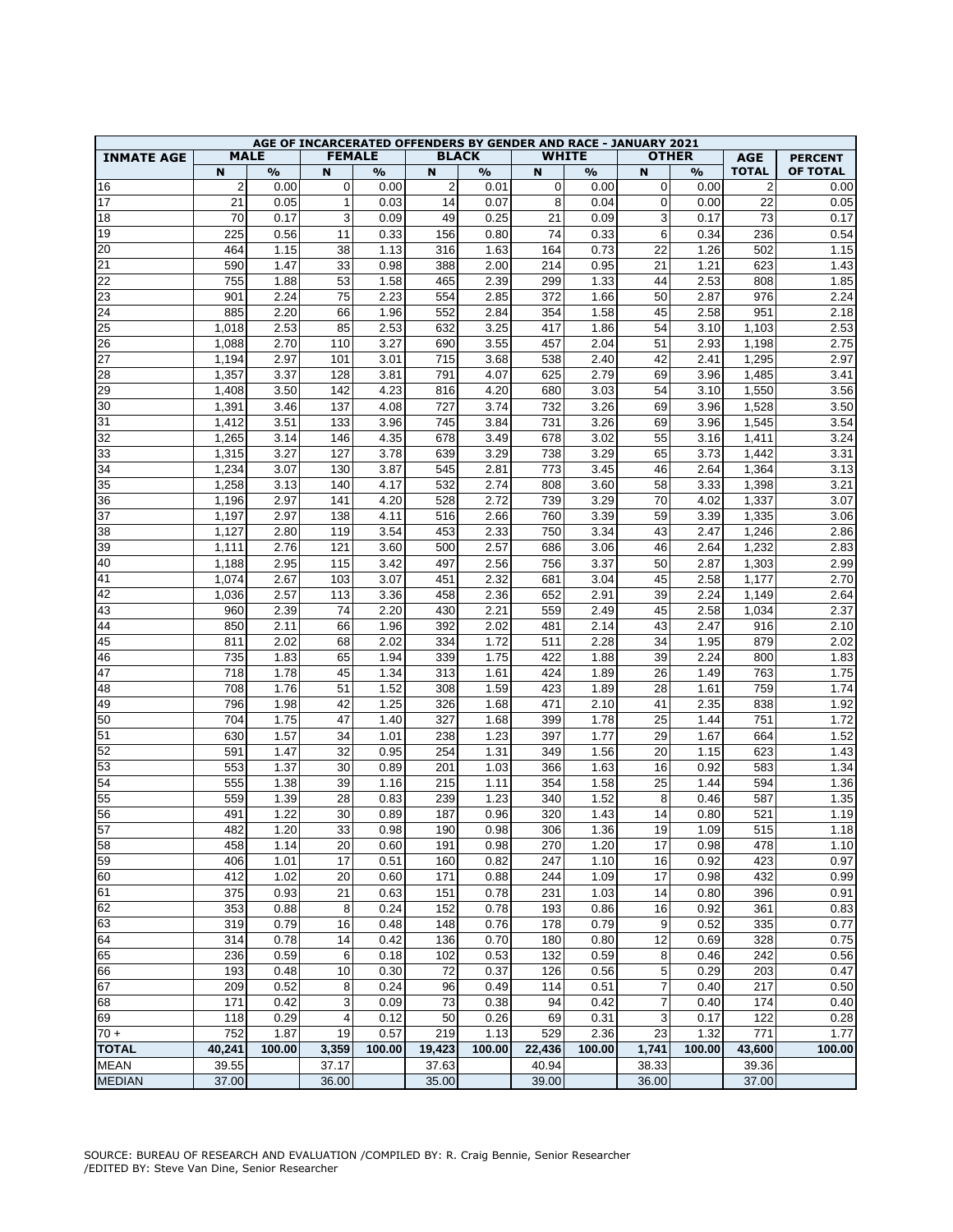| JANUARY 2021<br>NUMBER OF INCARCERATED OFFENDERS BY MOST SERIOUS COMMITMENT OFFENSE<br>Sorted by Gender and Sentencing Code |             |                               |                             |                                  |                         |                               |                                  |                                  |                         |                      |  |
|-----------------------------------------------------------------------------------------------------------------------------|-------------|-------------------------------|-----------------------------|----------------------------------|-------------------------|-------------------------------|----------------------------------|----------------------------------|-------------------------|----------------------|--|
| MOST SERIOUS OFFENSE*                                                                                                       | $***$       | Ohio Revised<br>Code (O.R.C.) | PRE-SB2<br>MALE             | SB <sub>2</sub><br>MALE          | <b>HB86</b><br>MALE     | PRE-SB2<br><b>FEMALE</b>      | SB <sub>2</sub><br><b>FEMALE</b> | <b>HB86</b><br><b>FEMALE</b>     | DEPT.<br><b>TOTAL</b>   | % OF<br><b>TOTAL</b> |  |
| CRIMES AGAINST PERSONS (EXCLUDING SEX OFFENSES)                                                                             |             |                               | 2,143                       | 4.877                            | 11,683                  | 69                            | 297                              | 992                              | 20.061                  | 46.01                |  |
| ABDUCTION                                                                                                                   | $\vee$      | 2905.02                       | $\overline{2}$              | $\vert$                          | 116                     | $\mathbf 0$                   | 0                                | 3                                | 125                     | .29                  |  |
| <b>ATT ABDUCTION</b><br>ABDUCTION FOR IMMORAL PURPOSES                                                                      | IV.<br>V    |                               | $\pmb{0}$<br>$\overline{2}$ | $\mathbf{1}$<br>$\overline{0}$   | 14<br>$\mathbf 0$       | $\mathbf 0$<br>$\mathbf 0$    | $\mathbf 0$<br>0                 | $\pmb{0}$<br>$\mathbf 0$         | 15<br>$\overline{2}$    | .03<br>.00           |  |
| AGGRAVATED ARSON                                                                                                            | v           | 2901.31<br>2909.02            | 5                           | 23                               | 170                     | $\overline{1}$                | 3                                | 25                               | 227                     | .52                  |  |
| ATT AGGRAVATED ARSON                                                                                                        | v           |                               | $\overline{c}$              | $\overline{0}$                   | 21                      | 0                             | 0                                | 5                                | 28                      | .06                  |  |
| <b>AGGRAVATED ASSAULT</b>                                                                                                   | v           | 2903.12                       | $\overline{2}$              | $\overline{2}$                   | 118                     | $\mathbf 0$                   | 0                                | 8                                | 130                     | .30                  |  |
| <b>AGGRAVATED MENACING</b>                                                                                                  | V           | 2903.21/.211                  | 0                           | $\overline{0}$                   | 24                      | $\mathbf 0$                   | 0                                | $\overline{2}$                   | 26                      | .06                  |  |
| AGGRAVATED MURDER                                                                                                           | v<br>ν      | 2903.01                       | 1,093                       | 1,131                            | 566                     | 38                            | 85                               | 44<br>$\overline{2}$             | 2,957                   | 6.78                 |  |
| ATT AGGRAVATED MURDER<br>AGGRAVATED MURDER (ORC2)                                                                           | V           | 2929.03                       | 59<br>$\overline{1}$        | 41<br>$\overline{0}$             | 23<br>0                 | $\Omega$<br>$\mathbf 0$       | $\mathbf 0$                      | $\mathbf 0$                      | 126<br>$\mathbf{1}$     | .29<br>.00           |  |
| <b>AGGRAVATED RIOT</b>                                                                                                      | V           | 2917.02                       | $\mathbf 0$                 | $\overline{1}$                   | 9                       | $\mathbf 0$                   | $\pmb{0}$                        | $\mathbf 0$                      | 10                      | .02                  |  |
| AGGRAVATED VEHICULAR ASSAULT                                                                                                |             | 2903.08                       | $\mathbf 0$                 | 5 <sub>5</sub>                   | 172                     | $\mathbf 0$                   | 3                                | 49                               | 229                     | .53                  |  |
| AGGRAVATED VEHICULAR HOMICIDE                                                                                               |             | 2903.06                       | 3                           | 38                               | 279                     | $\Omega$                      | 9                                | 67                               | 396                     | .91                  |  |
| ASSAULT                                                                                                                     | ν           | 2903.13                       | $\mathbf 0$                 | $\overline{4}$                   | 95                      | $\mathbf 0$                   | 0                                | 17                               | 116                     | .27                  |  |
| CHILD ENDANGERMENT<br>CONTAMINATING SUBSTANCE FOR HUMAN CONSUMPTION                                                         | V<br>ν      | 2919.22                       | $\mathbf 0$<br>$\mathbf 0$  | 10<br>$\overline{0}$             | 210<br>0                | $\mathbf 0$<br>0              | 5<br>1                           | 92<br>0                          | 317                     | .73<br>.00           |  |
| DOMESTIC VIOLENCE                                                                                                           | $\vee$      | 2927.24<br>2919.25            | $\mathbf 0$                 | $2 \vert$                        | 537                     | 0                             | $\pmb{0}$                        | 16                               | 1<br>555                | 1.27                 |  |
| EXTORTION                                                                                                                   | $\vee$      | 2905.11                       | $\mathbf 0$                 | $\mathbf{0}$                     | 7                       | 0                             | 0                                | $\overline{1}$                   | 8                       | .02                  |  |
| FELONIOUS ASSAULT                                                                                                           | V           | 2903.11                       | 31                          | 264                              | 2,491                   | 1                             | 5                                | 139                              | 2,931                   | 6.72                 |  |
| ATT FELONIOUS ASSAULT                                                                                                       | v           |                               | $\overline{2}$              | 3                                | 264                     | $\Omega$                      |                                  | 26                               | 296                     | .68                  |  |
| FIRST DEGREE MURDER (ORC1)                                                                                                  | $\vee$      | 2901.01                       | 23                          | $\Omega$                         | $\overline{0}$          | $\mathbf 0$                   | $\mathbf 0$                      | $\mathbf 0$                      | 23                      | .05                  |  |
| INVOLUNTARY MANSLAUGHTER<br>KIDNAPPING                                                                                      | $\vee$<br>V | 2903.04<br>2905.01            | 57<br>91                    | 381<br>243                       | 951<br>425              | 5<br>$\mathbf 0$              | 39<br>6                          | 162<br>14                        | 1,595<br>779            | 3.66<br>1.79         |  |
| <b>MAKING TERRORISTIC THREATS</b>                                                                                           | $\vee$      | 2909.23                       | $\mathbf 0$                 | $\mathbf 0$                      | 3                       | $\mathbf 0$                   | $\mathbf 0$                      | $\mathbf 0$                      | 3                       | .01                  |  |
| MURDER                                                                                                                      | V           | 2903.02                       | 530                         | 1,412                            | 793                     | 22                            | 106                              | 58                               | 2,921                   | 6.70                 |  |
| <b>ATT MURDER</b>                                                                                                           | $\vee$      |                               | 30                          | 169                              | 255                     | $\mathbf 0$                   | $\overline{7}$                   | 8                                | 469                     | 1.08                 |  |
| MURDER (ORC1)                                                                                                               | IV.         | 2901.05                       | 12                          | $\overline{0}$                   | 0                       | $\mathbf 0$                   | $\mathbf 0$                      | $\mathbf 0$                      | 12                      | .03                  |  |
| MURDER (ORC2)                                                                                                               | V           | 2929.04                       | $\overline{2}$              | $\circ$                          | $\pmb{0}$               | $\mathbf 0$                   | $\mathsf 0$                      | $\mathbf 0$                      | $\overline{2}$          | .00                  |  |
| MURDER OF PEACE OFFICER                                                                                                     | $\vee$      | 2901.04                       | 3                           | $\overline{0}$                   | $\mathbf 0$             | $\Omega$                      | $\mathsf 0$                      | $\mathbf 0$                      | 3                       | .01                  |  |
| NONSUPPORT OF DEPENDENTS<br>PATIENT ABUSE OR NEGLECT                                                                        | V           | 2919.21<br>2903.34            | $\mathbf 0$<br>$\mathbf 0$  | $\overline{4}$<br>$\overline{0}$ | 35<br>$\overline{1}$    | $\mathbf 0$<br>$\mathbf 0$    | 0<br>0                           | $\overline{2}$<br>$\overline{1}$ | 41<br>$\overline{2}$    | .09<br>.00           |  |
| PERMIT CHILD ABUSE                                                                                                          | ν           | 2903.15                       | $\mathbf 0$                 | $\mathbf{0}$                     | $\mathbf 0$             | 0                             | 1                                | $\overline{1}$                   | $\overline{2}$          | .00                  |  |
| TRAFFICKING IN PERSONS                                                                                                      | ν           | 2905.32                       | $\mathbf 0$                 | $\mathbf{0}$                     | 22                      | $\mathbf 0$                   | $\mathsf 0$                      | 10                               | 32                      | .07                  |  |
| VOLUNTARY MANSLAUGHTER                                                                                                      | $\vee$      | 2903.03                       | 23                          | 179                              | 247                     | 1                             | 6                                | 27                               | 483                     | 1.11                 |  |
| ATT VOLUNTARY MANSLAUGHTER                                                                                                  | $\vee$      |                               | $\overline{2}$              | $\overline{4}$                   | $\overline{2}$          | $\mathbf 0$                   | $\pmb{0}$                        | $\mathbf 0$                      | 8                       | .02                  |  |
| <b>ROBBERY OFFENSES</b>                                                                                                     | lV          |                               | 168                         | 956                              | 3,833                   | $\mathbf{1}$<br>1             | 19                               | 213                              | 5,190                   | 11.90                |  |
| AGGRAVATED ROBBERY<br>ATTEMPTED AGGRAVATED ROBBERY                                                                          | $\vee$      | 2911.01                       | 145<br>5                    | 830<br>3                         | 2,241<br>64             | $\mathbf 0$                   | 17<br>$\mathbf 0$                | 91<br>$\overline{2}$             | 3,325<br>74             | 7.63<br>.17          |  |
| ARMED ROBBERY (ORC1)                                                                                                        | $\vee$      | 2901.13                       | 5                           | $\overline{0}$                   | $\overline{0}$          | 0                             | $\pmb{0}$                        | $\mathbf 0$                      | 5                       | .01                  |  |
| ROBBERY ('ATTEMPTS' INCLUDED)                                                                                               |             |                               | 13                          | 123                              | 1,528                   | $\mathbf{0}$                  | $\mathbf 2$                      | 120                              | 1,786                   | 4.10                 |  |
| 2nd Degree Felony                                                                                                           | IV          | 2911.02                       | 13                          | 99                               | 1,199                   | $\mathbf 0$                   | $\mathbf{1}$                     | 80                               | 1,392                   | 3.19                 |  |
| 3rd Degree Felony                                                                                                           | $\vee$      | 2911.02                       | $\mathbf 0$                 | 22                               | 320                     | $\mathbf 0$                   | $\mathbf{1}$                     | 39                               | 382                     | .88                  |  |
| 4th Degree Felony                                                                                                           | l V         | 2911.02                       | $\mathbf 0$                 | $\overline{2}$                   | 9                       | $\mathbf 0$                   | $\mathbf 0$                      | $\overline{1}$                   | 12                      | .03                  |  |
| <b>SEX OFFENSES</b><br>COMMERCIAL SEX EXPLOIT OF MINOR                                                                      |             | 2907.19                       | 768<br>$\mathbf 0$          | 2,552<br>$\overline{0}$          | 4,010<br>$\overline{1}$ | 13<br>$\mathbf 0$             | 31<br>$\mathbf 0$                | 86<br>$\pmb{0}$                  | 7,460<br>$\mathbf{1}$   | 17.11<br>.00         |  |
| COMPEL PROSTITUTION                                                                                                         |             | 2907.21                       | $\mathbf 0$                 | $\overline{4}$                   | 9                       | $\mathbf 0$                   | $\mathsf 0$                      | $\overline{1}$                   | 14                      | .03                  |  |
| DISSEMINATING MATTER HARMFUL TO JUVENILES                                                                                   |             | 2907.31                       | $\mathbf 0$                 | $\overline{0}$                   | $\overline{7}$          | 0                             | $\pmb{0}$                        | $\pmb{0}$                        | $\overline{7}$          | .02                  |  |
| FAILURE NOTIFY CHANGE OF ADDRESS                                                                                            |             | 2950.05                       | $\mathbf 0$                 | 18                               | 267                     | $\Omega$                      | 0                                | $\overline{2}$                   | 287                     | .66                  |  |
| FAILURE TO REGISTER SEX OFFENDER                                                                                            |             | 2950.04                       | $\mathbf 0$                 | $\vert$                          | 37                      | $\mathbf 0$                   | 0                                | $\mathbf 0$                      | 41                      | .09                  |  |
| FAILURE TO VERIFY ADDRESS                                                                                                   |             | 2950.06                       | $\mathbf 0$                 | 6                                | 56                      | $\mathbf 0$                   | 0                                | $\overline{1}$                   | 63                      | .14                  |  |
| FELONIOUS SEXUAL PENETRATION<br>ATT FELONIOUS SEXUAL PENETRATION                                                            | ν<br>$\vee$ | 2907.12                       | 81<br>$\overline{2}$        | $\overline{2}$<br>$\Omega$       | 0<br>$\mathbf 0$        | $\overline{1}$<br>$\mathbf 0$ | 0<br>0                           | $\mathbf 0$<br>$\mathbf 0$       | 84<br>$\overline{2}$    | .19<br>.00           |  |
| GROSS SEXUAL IMPOSITION                                                                                                     | V           | 2907.05                       | 8                           | 133                              | 414                     | $\mathbf 0$                   | 1                                | 6                                | 562                     | 1.29                 |  |
| IMPORTUNING                                                                                                                 |             | 2907.07                       | U                           |                                  | 32                      | 0                             | 0                                | U                                | 34                      | .u8                  |  |
| PANDERING OBSCENITY                                                                                                         |             | 2907.32                       | 3                           | 68                               | 404                     | $\pmb{0}$                     | $\mathbf 0$                      | 5                                | 480                     | 1.10                 |  |
| PROMOTING PROSTITUTION                                                                                                      |             | 2907.22                       | $\mathbf 0$                 | $\overline{0}$                   |                         | $\mathbf 0$                   | $\mathsf 0$                      | $\pmb{0}$                        | 1                       | .00                  |  |
| PUBLIC INDECENCY<br>RAPE                                                                                                    | v           | 2907.09                       | $\mathbf{1}$<br>633         | $\overline{0}$<br>2,097          | 6                       | $\mathbf 0$                   | $\mathbf 0$<br>25                | $\pmb{0}$<br>43                  | $\overline{7}$<br>4,761 | .02<br>10.92         |  |
| ATT RAPE                                                                                                                    | V           | 2907.02                       | 37                          | 77                               | 1,951<br>125            | 12<br>$\mathbf 0$             | $\mathbf 0$                      | 6                                | 245                     | .56                  |  |
| SEXUAL BATTERY                                                                                                              | V           | 2907.03                       | 3                           | 100                              | 415                     | $\mathbf 0$                   | $\overline{\mathbf{2}}$          | $\overline{7}$                   | 527                     | 1.21                 |  |
| ATT SEXUAL BATTERY                                                                                                          | V           |                               | $\mathbf 0$                 | $\circ$                          | 8                       | $\mathbf 0$                   | $\mathbf 0$                      | $\mathbf 0$                      | 8                       | .02                  |  |
| SEX OFFENDER REGISTRATION PENALTIES                                                                                         |             | 2950.99                       | $\pmb{0}$                   | $\circ$                          | $\overline{7}$          | $\mathbf 0$                   | $\pmb{0}$                        | $\pmb{0}$                        | $\overline{7}$          | .02                  |  |
| SOLICITING YOUTH /SOLICIT WITH HIV                                                                                          |             | 2907.24                       | $\pmb{0}$                   | $\circ$                          | $\mathbf 0$             | $\mathbf 0$                   | $\mathbf 0$                      | $\mathbf{1}$                     | $\mathbf{1}$            | .00                  |  |
| UNLAWFUL SEXUAL CONDUCT WITH MINOR                                                                                          |             | 2907.04                       | $\mathbf 0$                 | 39                               | 253                     | $\mathbf 0$                   | $\mathsf 3$                      | 13                               | 308                     | .71                  |  |
| ATT UNLAWFUL SEXUAL CONDUCT WITH MINOR<br>VOYEURISM                                                                         |             | 2907.08                       | $\pmb{0}$<br>$\mathbf 0$    | 1<br>$\mathbf{1}$                | 16<br>$\overline{1}$    | 0<br>$\mathbf 0$              | $\pmb{0}$<br>$\pmb{0}$           | $\mathbf{1}$<br>$\pmb{0}$        | 18<br>$\overline{2}$    | .04<br>.00           |  |
| <b>BURGLARY OFFENSES</b>                                                                                                    |             |                               | 139                         | 533                              | 3,261                   | $\mathbf{0}$                  | 13                               | 277                              | 4,223                   | 9.69                 |  |
| <b>AGGRAVATED BURGLARY</b>                                                                                                  | V           | 2911.11                       | 117                         | 346                              | 838                     | $\mathbf 0$                   | $\overline{7}$                   | 51                               | 1,359                   | 3.12                 |  |
| ATTEMPTED AGGRAVATED BURGLARY                                                                                               | V           |                               | 12                          | 13                               | 30                      | 0                             | $\pmb{0}$                        | 3                                | 58                      | .13                  |  |
| BURGLARY ('ATTEMPTS' INCLUDED)                                                                                              |             |                               | 10                          | 174                              | 2,393                   | $\pmb{0}$                     | 6                                | 223                              | 2,806                   | 6.44                 |  |
| 2nd Degree Felony                                                                                                           | ν           | 2911.12                       | 10                          | 128                              | 1,562                   | $\mathbf 0$                   | 6                                | 128                              | 1,834                   | 4.21                 |  |
| 3rd Degree Felony<br>4th Degree Felony                                                                                      | V           | 2911.12<br>$V***$ 2911.12     | $\pmb{0}$<br>$\pmb{0}$      | 43<br>$\sqrt{3}$                 | 705<br>123              | $\mathbf 0$<br>0              | $\pmb{0}$<br>$\pmb{0}$           | 77<br>17                         | 825<br>143              | 1.89<br>.33          |  |
| 5th Degree Felony                                                                                                           |             | 2911.12                       | $\pmb{0}$                   | $\overline{0}$                   | 3                       | $\mathbf 0$                   | 0                                | $\overline{1}$                   | $\overline{4}$          | .01                  |  |
|                                                                                                                             |             |                               |                             |                                  |                         |                               |                                  |                                  |                         |                      |  |

\* FOR SOME CRIMES AGAINST PERSONS, SEX OFFENSES AND AGGRAVATED BURGLARY, ATTEMPTED OFFENSES ARE<br>| REPORTED SEPARATELY. FOR OTHER CRIMES, ATTEMPTED OFFENSES ARE INCLUDED IN THE PRIMARY CATEGORIES.<br>\*\* 'V' SIGNIFIES A CRIME O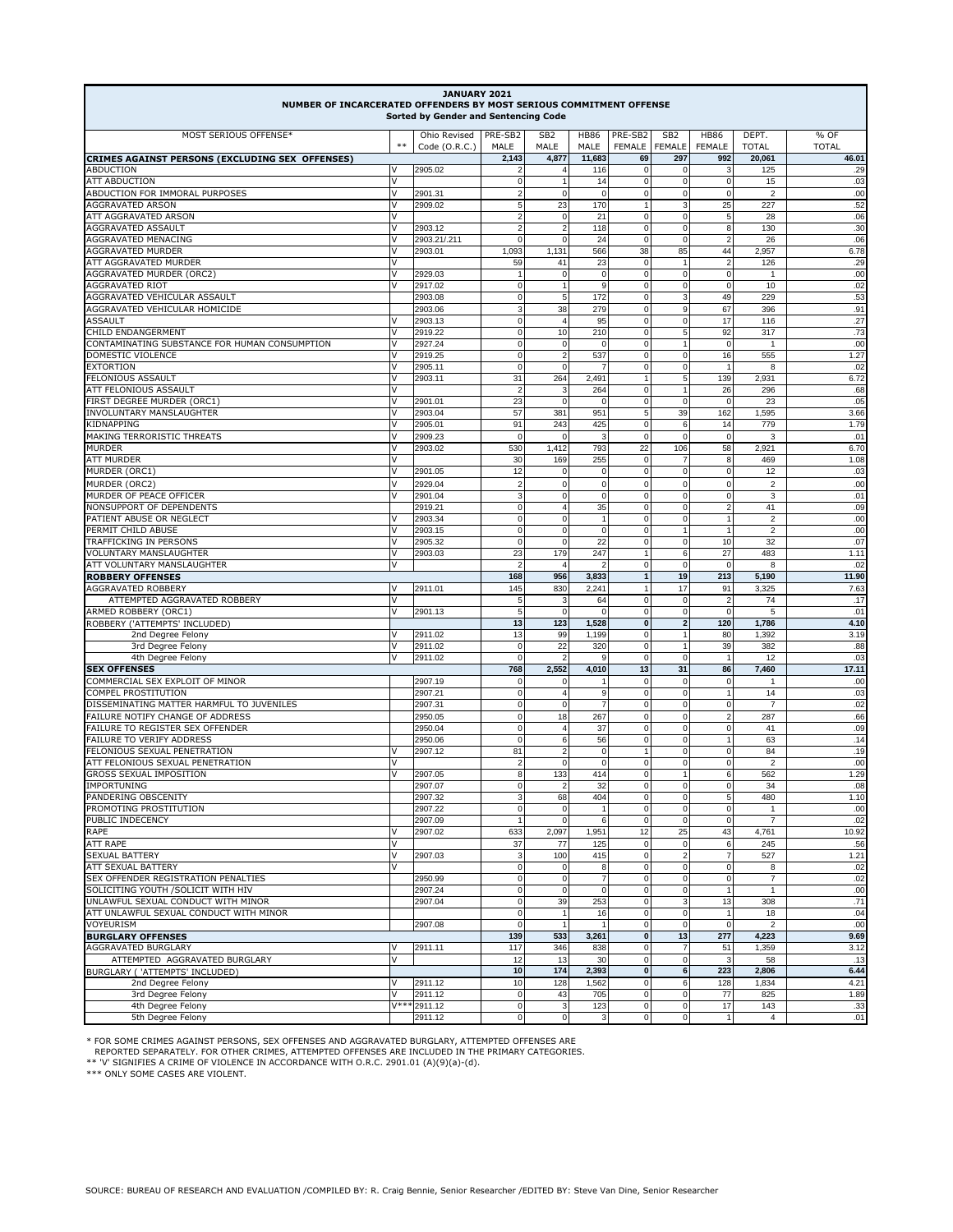| Sorted by Gender and Sentencing Code<br>MOST SERIOUS OFFENSE*<br>Ohio Revised<br>PRE-SB2<br>SB <sub>2</sub><br><b>HB86</b><br>PRE-SB2<br>SB <sub>2</sub><br><b>HB86</b><br>DEPT.<br>% OF<br>$***$<br>Code (O.R.C.)<br>MALE<br>MALE<br>MALE<br><b>FEMALE</b><br><b>FEMALE</b><br><b>FEMALE</b><br><b>TOTAL</b><br><b>TOTAL</b><br>2.21<br>3<br>36<br>791<br>$\bf{0}$<br>$\overline{4}$<br>128<br>962<br>2909.03<br>$\overline{0}$<br>IV.<br>$\overline{1}$<br>$\Omega$<br>14<br>$\overline{0}$<br>$\overline{1}$<br>16<br>.04<br><b>BREAKING AND ENTERING</b><br>2911.13<br>$\pmb{0}$<br>8<br>82<br>$\mathbf 0$<br>$\mathbf 0$<br>$\mathbf{3}$<br>93<br>.21<br>RECEIVING STOLEN PROPERTY<br>2913.51<br>10<br>189<br>$\pmb{0}$<br>$\circ$<br>10<br>210<br>.48<br>$\mathbf{1}$<br>SAFECRACKING<br>2911.31<br>$\pmb{0}$<br>21<br>$\pmb{0}$<br>$\mathbf 0$<br>22<br>.05<br>0<br>TAMPERING WITH COIN MACHINE<br>2911.32<br>$\pmb{0}$<br>$\mathbf 0$<br>$\overline{4}$<br>$\pmb{0}$<br>$\mathbf 0$<br>$\mathbf 0$<br>$\overline{4}$<br>.01<br>17<br>$\overline{0}$<br>1.37<br>THEFT (FELONY)<br>$\overline{1}$<br>462<br>112<br>596<br>2913.02<br>$4 \overline{ }$<br>UNAUTHORIZED USE OF VEHICLE<br>2913.03<br>$\mathbf 0$<br>$\overline{0}$<br>$\overline{2}$<br>$\mathbf 0$<br>$\overline{0}$<br>.01<br>$\overline{1}$<br>3<br>VANDALISM<br>2909.05<br>$\pmb{0}$<br>$\overline{0}$<br>16<br>0<br>$\overline{0}$<br>17<br>.04<br>$\mathbf{1}$<br>2909.09<br>$\mathbf 0$<br>$\Omega$<br>$\mathbf 0$<br>$\overline{0}$<br>$\mathbf 0$<br>.00<br>$\overline{7}$<br>$\overline{\mathbf{4}}$<br>212<br>5,188<br>$\mathbf{0}$<br>889<br>6,300<br>14.45<br>CORRUPTION OF ANOTHER WITH DRUGS<br>2925.02<br>$\pmb{0}$<br>114<br>$\mathbf 0$<br>$\mathbf 0$<br>137<br>.31<br>21<br>COUNTERFEIT CONTROLLED SUBSTANCE OFFENSE<br>$\pmb{0}$<br>.01<br>2925.37<br>$\mathbf 0$<br>6<br>$\mathbf 0$<br>$\Omega$<br>$\mathbf 0$<br>6<br>DECEPTION TO OBTAIN DRUG<br>$\pmb{0}$<br>$\mathbf 0$<br>5<br>$\mathbf 0$<br>6<br>.03<br>2925.22<br>$\Omega$<br>11<br>DRUG LAW PHARMACY VIOLATION<br>$\mathbf 0$<br>$\Omega$<br>$\mathbf 0$<br>$\circ$<br>3<br>.01<br>4729.51<br>$\overline{4}$<br>$\mathbf{1}$<br>DRUG POSSESSION<br>85<br>2,158<br>2925.11<br>0<br>0<br>3 <sup>1</sup><br>405<br>2,651<br>6.08<br>FUNDING DRUG TRAFFICKING<br>$\pmb{0}$<br>2925.05<br>$\overline{1}$<br>$\Omega$<br>$\mathbf 0$<br>$\overline{0}$<br>$\overline{4}$<br>5<br>.01<br>ILLEGAL MANUFACTURE OF DRUGS<br>2925.04/.041<br>$\pmb{0}$<br>13<br>336<br>$\mathbf 0$<br>$\mathbf{1}$<br>52<br>402<br>.92<br>ILLEGAL PROCESSING OF DRUG DOCUMENT<br>$\pmb{0}$<br>$\mathbf 0$<br>.00<br>2925.23<br>$\pmb{0}$<br>$\mathbf 0$<br>$\overline{1}$<br>0<br>$\mathbf{1}$<br>PERMIT DRUG ABUSE<br>2925.13<br>$\pmb{0}$<br>$\Omega$<br>$\overline{2}$<br>$\pmb{0}$<br>$\mathbf 0$<br>3<br>5<br>.01<br>TAMPERING WITH DRUGS<br>2925.24<br>$\pmb{0}$<br>$\overline{0}$<br>$\mathbf{1}$<br>$\mathbf 0$<br>$\mathsf 0$<br>$\overline{2}$<br>3<br>.01<br>THEFT OF DRUGS<br>$\mathbf 0$<br>$\mathbf 0$<br>$\mathbf 0$<br>$\pmb{0}$<br>.00<br>2925.21<br>$\overline{1}$<br>$\mathbf 0$<br>$\overline{1}$<br>TRAFFICKING IN DRUGS<br>3<br>111<br>2,565<br>$\mathbf 0$<br>7.05<br>2925.03<br>3<br>392<br>3,074<br><b>MOTOR VEHICLE OFFENSES</b><br>$\pmb{0}$<br>331<br>$\pmb{0}$<br>27<br>360<br>.83<br>$\overline{2}$<br>$\bf{0}$<br>DRIVING UNDER LIFETIME SUSPENSION<br>4510.18<br>$\pmb{0}$<br>$\mathbf 0$<br>$\overline{2}$<br>$\mathbf 0$<br>$\mathbf 0$<br>$\mathbf 0$<br>$\overline{2}$<br>.00<br>14<br>$\overline{\mathbf{3}}$<br>FAILURE TO STOP MV AFTER ACCIDENT<br>4549.02<br>$\pmb{0}$<br>$\mathbf 0$<br>$\mathbf 0$<br>$\mathbf 0$<br>17<br>.04<br>OPERATING MV UNDER INFLUENCE<br>4511.19<br>0<br>$\overline{\phantom{a}}$<br>315<br>$\mathbf 0$<br>$\mathbf 0$<br>24<br>341<br>.78<br><b>FRAUD OFFENSES</b><br>6<br>70<br>457<br>$\pmb{0}$<br>$\overline{\mathbf{4}}$<br>104<br>641<br>1.47<br>COUNTERFEITING<br>$\mathbf 0$<br>2913.30<br>$\pmb{0}$<br>$\overline{0}$<br>.04<br>$\mathbf 0$<br>15<br>16<br>ENGAGING IN CRIMINAL ACTIVITY<br>378<br>1.19<br>2923.32<br>3<br>63<br>0<br>73<br>518<br>1<br>FALSE SELL OF SECURITIES<br>1704.44<br>$\pmb{0}$<br>$\mathbf 0$<br>$\circ$<br>$\Omega$<br>$\mathbf 0$<br>$\overline{1}$<br>$\overline{1}$<br>.00<br>2913.31<br>$\pmb{0}$<br>$\overline{3}$<br>32<br>$\mathbf 0$<br>$\mathbf{1}$<br>10<br>46<br>.11<br>$\pmb{0}$<br>$\circ$<br>$\mathbf{1}$<br>.00<br>$\overline{0}$<br>$\pmb{0}$<br>2913.46<br>1<br>$\overline{\mathbf{c}}$<br>2913.47<br>$\pmb{0}$<br>$\overline{0}$<br>$\mathbf{1}$<br>$\pmb{0}$<br>$\mathbf{1}$<br>$\pmb{0}$<br>$\overline{2}$<br>.00<br>MEDICAID FRAUD<br>2913.40<br>$\mathbf 0$<br>0<br>$\mathbf 0$<br>$\mathbf 0$<br>$\mathbf 0$<br>.00<br>$\mathbf{1}$<br>$\mathbf{1}$<br>MISUSE OF CREDIT CARD<br>$\mathbf 0$<br>$\overline{0}$<br>$\overline{\mathbf{4}}$<br>$\mathbf 0$<br>4<br>.02<br>2913.21<br>$\Omega$<br>8<br>5<br>.01<br>MONEY LAUNDERING<br>$\pmb{0}$<br>$\overline{0}$<br>$\mathbf 0$<br>$\circ$<br>$\mathbf 0$<br>1315.55<br>5<br>MOTOR VEHICLE CERT FRAUD<br>4505.19<br>$\pmb{0}$<br>$\mathbf{0}$<br>$\mathbf 0$<br>.00<br>$\mathbf{1}$<br>$\mathbf 0$<br>$\mathbf 0$<br>$\mathbf{1}$<br>PASSING BAD CHECKS<br>2913.11<br>$\overline{1}$<br>$\Omega$<br>$\overline{4}$<br>$\mathbf 0$<br>$\overline{0}$<br>3<br>8<br>.02<br>$\overline{2}$<br>$\overline{1}$<br>.01<br>SECURE WRITINGS BY DECEPTION<br>$\pmb{0}$<br>$\mathbf 0$<br>$\mathbf 0$<br>$\mathbf{1}$<br>$\overline{4}$<br>2913.43<br><b>SECURITIES FRAUD</b><br>1707.44<br>$\mathbf 0$<br>$\overline{4}$<br>$\overline{7}$<br>$\mathbf 0$<br>$\mathbf 0$<br>$\mathbf{1}$<br>12<br>.03<br>TELECOMMUNICATION FRAUD<br>$\pmb{0}$<br>$\mathsf g$<br>2913.05<br>$\Omega$<br>$\overline{7}$<br>$\mathbf 0$<br>$\Omega$<br>16<br>.04<br>THEFT OR FRAUD<br>2913.01<br>$\Omega$<br>$\Omega$<br>$\mathbf 0$<br>$\mathsf 0$<br>$\mathbf 0$<br>.00<br>$\overline{1}$<br>1,244<br>3<br>27<br>$\pmb{0}$<br>47<br>1,321<br>3.03<br>$\bf{0}$<br>CARRY CONCEALED WEAPON<br>2923.12<br>$\mathbf{1}$<br>40<br>0<br>$\overline{0}$<br>43<br>.10<br>$\mathbf{1}$<br>$\mathbf{1}$<br>FIREARMS SPECIFICATION<br>$\pmb{0}$<br>$\circ$<br>.03<br>2941.14<br>14<br>0<br>$\overline{0}$<br>$\pmb{0}$<br>14<br>HAVING WEAPON WHILE UNDER DISABILITY<br>2923.13<br>$\overline{2}$<br>16<br>917<br>$\mathbf 0$<br>$\circ$<br>30<br>965<br>2.21<br>POSSESSION OF CRIMINAL TOOLS<br>$\pmb{0}$<br>10<br>$\pmb{0}$<br>$\pmb{0}$<br>$\pmb{0}$<br>$\mathbf 0$<br>.02<br>2923.24<br>10<br>UNLAWFUL POSSESSION /HANDLE /DISCHARGE OF FIREARM<br>v<br>261<br>2923.16/.161<br>0<br>9<br>0<br>$\mathbf 0$<br>16<br>286<br>.66<br>UNLAWFUL POSSESSION OF ORDNANCE<br>$\pmb{0}$<br>.01<br>2923.17<br>$\overline{2}$<br>$\mathbf 0$<br>$\mathsf 0$<br>$\pmb{0}$<br>3<br>OFFENSES AGAINST JUSTICE/PUBLIC ADMINISTRATION<br>$\overline{1}$<br>57<br>1,832<br>$\pmb{0}$<br>366<br>2,259<br>5.18<br>3 <sup>1</sup><br><b>BRIBERY</b><br>$\pmb{0}$<br>0<br>.02<br>2921.02<br>$\Omega$<br>8<br>$\overline{0}$<br>$\mathbf{1}$<br>9<br>DISRUPTING PUBLIC SERVICE<br>2909.04<br>$\pmb{0}$<br>$\overline{0}$<br>0<br>$\overline{0}$<br>.02<br>6<br>$\overline{1}$<br>$\overline{7}$<br><b>ESCAPE</b><br>V<br>2921.34<br>24<br>258<br>$\mathbf 0$<br>$\overline{0}$<br>39<br>322<br>.74<br>HARRASSMENT BY INMATE<br>$\mathbf 0$<br>$\overline{0}$<br>$\overline{0}$<br>24<br>.06<br>2921.38<br>$\Omega$<br>20<br>$\overline{4}$<br>ILLEGAL WEAPONS IN CORRECTION FACILITY<br>.56<br>$\pmb{0}$<br>145<br>$\pmb{0}$<br>$\mathbf{1}$<br>95<br>242<br>2921.36<br>IMPERSONATING OFFICER<br>2921.51<br>$\pmb{0}$<br>$\mathbf 0$<br>$\pmb{0}$<br>$\mathbf 0$<br>.00<br>1<br>$\Omega$<br>$\overline{1}$<br><b>INDUCING PANIC</b><br>IV.<br>2917.31<br>$\pmb{0}$<br>$\mathbf 0$<br>9<br>$\pmb{0}$<br>$\mathbf 0$<br>1<br>10<br>.02<br>$\overline{0}$<br>.00<br>INTERFERE WITH CUSTODY<br>$\overline{0}$<br>$\mathbf 0$<br>$\mathbf{1}$<br>2919.23<br>$\mathbf{1}$<br>$\Omega$<br>$\overline{2}$<br>INTIMIDATION<br>2921.03<br>$\pmb{0}$<br>$\mathbf{1}$<br>17<br>$\mathbf 0$<br>$\overline{0}$<br>$\mathbf{1}$<br>19<br>.04<br>V<br>INTIMIDATION OF CRIME VICTIM OR WITNESS<br>2<br>l V<br>2921.04<br>$\pmb{0}$<br>25<br>$\Omega$<br>$\Omega$<br>$\overline{2}$<br>29<br>.07<br>2921.32<br>$\pmb{0}$<br>1<br>17<br>$\overline{0}$<br>$\overline{0}$<br>6<br>24<br>.06 | JANUARY 2021<br>NUMBER OF INCARCERATED OFFENDERS BY MOST SERIOUS COMMITMENT OFFENSE |  |  |  |  |  |  |  |  |  |  |
|--------------------------------------------------------------------------------------------------------------------------------------------------------------------------------------------------------------------------------------------------------------------------------------------------------------------------------------------------------------------------------------------------------------------------------------------------------------------------------------------------------------------------------------------------------------------------------------------------------------------------------------------------------------------------------------------------------------------------------------------------------------------------------------------------------------------------------------------------------------------------------------------------------------------------------------------------------------------------------------------------------------------------------------------------------------------------------------------------------------------------------------------------------------------------------------------------------------------------------------------------------------------------------------------------------------------------------------------------------------------------------------------------------------------------------------------------------------------------------------------------------------------------------------------------------------------------------------------------------------------------------------------------------------------------------------------------------------------------------------------------------------------------------------------------------------------------------------------------------------------------------------------------------------------------------------------------------------------------------------------------------------------------------------------------------------------------------------------------------------------------------------------------------------------------------------------------------------------------------------------------------------------------------------------------------------------------------------------------------------------------------------------------------------------------------------------------------------------------------------------------------------------------------------------------------------------------------------------------------------------------------------------------------------------------------------------------------------------------------------------------------------------------------------------------------------------------------------------------------------------------------------------------------------------------------------------------------------------------------------------------------------------------------------------------------------------------------------------------------------------------------------------------------------------------------------------------------------------------------------------------------------------------------------------------------------------------------------------------------------------------------------------------------------------------------------------------------------------------------------------------------------------------------------------------------------------------------------------------------------------------------------------------------------------------------------------------------------------------------------------------------------------------------------------------------------------------------------------------------------------------------------------------------------------------------------------------------------------------------------------------------------------------------------------------------------------------------------------------------------------------------------------------------------------------------------------------------------------------------------------------------------------------------------------------------------------------------------------------------------------------------------------------------------------------------------------------------------------------------------------------------------------------------------------------------------------------------------------------------------------------------------------------------------------------------------------------------------------------------------------------------------------------------------------------------------------------------------------------------------------------------------------------------------------------------------------------------------------------------------------------------------------------------------------------------------------------------------------------------------------------------------------------------------------------------------------------------------------------------------------------------------------------------------------------------------------------------------------------------------------------------------------------------------------------------------------------------------------------------------------------------------------------------------------------------------------------------------------------------------------------------------------------------------------------------------------------------------------------------------------------------------------------------------------------------------------------------------------------------------------------------------------------------------------------------------------------------------------------------------------------------------------------------------------------------------------------------------------------------------------------------------------------------------------------------------------------------------------------------------------------------------------------------------------------------------------------------------------------------------------------------------------------------------------------------------------------------------------------------------------------------------------------------------------------------------------------------------------------------------------------------------------------------------------------------------------------------------------------------------------------------------------------------------------------------------------------------------------------------------------------------------------------------------------------------------------------------------------------------------------------------------------------------------------------------------------------------------------------------------------------------------------------------------------------------------------------------------------------------------------------------------------------------------------------------------------------------------------------------------------------------------------------------------------------------------------------------------------------------------------------------------------------------------------------------------------------------------------------------------------------------------------------------------------------------------------------------------------------------------------------------------------------------------------------------------------------------------------------------------------------------------------------------------------------------------------------------------------------------------------------------------------------------------------------------------------------------------------------------------------------------------------------------------------------------------------------------------------------------------------------------------------------------------------------------------------------------------------------------------------------------------------------------------------|-------------------------------------------------------------------------------------|--|--|--|--|--|--|--|--|--|--|
|                                                                                                                                                                                                                                                                                                                                                                                                                                                                                                                                                                                                                                                                                                                                                                                                                                                                                                                                                                                                                                                                                                                                                                                                                                                                                                                                                                                                                                                                                                                                                                                                                                                                                                                                                                                                                                                                                                                                                                                                                                                                                                                                                                                                                                                                                                                                                                                                                                                                                                                                                                                                                                                                                                                                                                                                                                                                                                                                                                                                                                                                                                                                                                                                                                                                                                                                                                                                                                                                                                                                                                                                                                                                                                                                                                                                                                                                                                                                                                                                                                                                                                                                                                                                                                                                                                                                                                                                                                                                                                                                                                                                                                                                                                                                                                                                                                                                                                                                                                                                                                                                                                                                                                                                                                                                                                                                                                                                                                                                                                                                                                                                                                                                                                                                                                                                                                                                                                                                                                                                                                                                                                                                                                                                                                                                                                                                                                                                                                                                                                                                                                                                                                                                                                                                                                                                                                                                                                                                                                                                                                                                                                                                                                                                                                                                                                                                                                                                                                                                                                                                                                                                                                                                                                                                                                                                                                                                                                                                                                                                                                                                                                                                                                                                                                                                                                                                                                                                                    |                                                                                     |  |  |  |  |  |  |  |  |  |  |
|                                                                                                                                                                                                                                                                                                                                                                                                                                                                                                                                                                                                                                                                                                                                                                                                                                                                                                                                                                                                                                                                                                                                                                                                                                                                                                                                                                                                                                                                                                                                                                                                                                                                                                                                                                                                                                                                                                                                                                                                                                                                                                                                                                                                                                                                                                                                                                                                                                                                                                                                                                                                                                                                                                                                                                                                                                                                                                                                                                                                                                                                                                                                                                                                                                                                                                                                                                                                                                                                                                                                                                                                                                                                                                                                                                                                                                                                                                                                                                                                                                                                                                                                                                                                                                                                                                                                                                                                                                                                                                                                                                                                                                                                                                                                                                                                                                                                                                                                                                                                                                                                                                                                                                                                                                                                                                                                                                                                                                                                                                                                                                                                                                                                                                                                                                                                                                                                                                                                                                                                                                                                                                                                                                                                                                                                                                                                                                                                                                                                                                                                                                                                                                                                                                                                                                                                                                                                                                                                                                                                                                                                                                                                                                                                                                                                                                                                                                                                                                                                                                                                                                                                                                                                                                                                                                                                                                                                                                                                                                                                                                                                                                                                                                                                                                                                                                                                                                                                                    |                                                                                     |  |  |  |  |  |  |  |  |  |  |
|                                                                                                                                                                                                                                                                                                                                                                                                                                                                                                                                                                                                                                                                                                                                                                                                                                                                                                                                                                                                                                                                                                                                                                                                                                                                                                                                                                                                                                                                                                                                                                                                                                                                                                                                                                                                                                                                                                                                                                                                                                                                                                                                                                                                                                                                                                                                                                                                                                                                                                                                                                                                                                                                                                                                                                                                                                                                                                                                                                                                                                                                                                                                                                                                                                                                                                                                                                                                                                                                                                                                                                                                                                                                                                                                                                                                                                                                                                                                                                                                                                                                                                                                                                                                                                                                                                                                                                                                                                                                                                                                                                                                                                                                                                                                                                                                                                                                                                                                                                                                                                                                                                                                                                                                                                                                                                                                                                                                                                                                                                                                                                                                                                                                                                                                                                                                                                                                                                                                                                                                                                                                                                                                                                                                                                                                                                                                                                                                                                                                                                                                                                                                                                                                                                                                                                                                                                                                                                                                                                                                                                                                                                                                                                                                                                                                                                                                                                                                                                                                                                                                                                                                                                                                                                                                                                                                                                                                                                                                                                                                                                                                                                                                                                                                                                                                                                                                                                                                                    | <b>PROPERTY OFFENSES</b>                                                            |  |  |  |  |  |  |  |  |  |  |
|                                                                                                                                                                                                                                                                                                                                                                                                                                                                                                                                                                                                                                                                                                                                                                                                                                                                                                                                                                                                                                                                                                                                                                                                                                                                                                                                                                                                                                                                                                                                                                                                                                                                                                                                                                                                                                                                                                                                                                                                                                                                                                                                                                                                                                                                                                                                                                                                                                                                                                                                                                                                                                                                                                                                                                                                                                                                                                                                                                                                                                                                                                                                                                                                                                                                                                                                                                                                                                                                                                                                                                                                                                                                                                                                                                                                                                                                                                                                                                                                                                                                                                                                                                                                                                                                                                                                                                                                                                                                                                                                                                                                                                                                                                                                                                                                                                                                                                                                                                                                                                                                                                                                                                                                                                                                                                                                                                                                                                                                                                                                                                                                                                                                                                                                                                                                                                                                                                                                                                                                                                                                                                                                                                                                                                                                                                                                                                                                                                                                                                                                                                                                                                                                                                                                                                                                                                                                                                                                                                                                                                                                                                                                                                                                                                                                                                                                                                                                                                                                                                                                                                                                                                                                                                                                                                                                                                                                                                                                                                                                                                                                                                                                                                                                                                                                                                                                                                                                                    | <b>ARSON</b>                                                                        |  |  |  |  |  |  |  |  |  |  |
|                                                                                                                                                                                                                                                                                                                                                                                                                                                                                                                                                                                                                                                                                                                                                                                                                                                                                                                                                                                                                                                                                                                                                                                                                                                                                                                                                                                                                                                                                                                                                                                                                                                                                                                                                                                                                                                                                                                                                                                                                                                                                                                                                                                                                                                                                                                                                                                                                                                                                                                                                                                                                                                                                                                                                                                                                                                                                                                                                                                                                                                                                                                                                                                                                                                                                                                                                                                                                                                                                                                                                                                                                                                                                                                                                                                                                                                                                                                                                                                                                                                                                                                                                                                                                                                                                                                                                                                                                                                                                                                                                                                                                                                                                                                                                                                                                                                                                                                                                                                                                                                                                                                                                                                                                                                                                                                                                                                                                                                                                                                                                                                                                                                                                                                                                                                                                                                                                                                                                                                                                                                                                                                                                                                                                                                                                                                                                                                                                                                                                                                                                                                                                                                                                                                                                                                                                                                                                                                                                                                                                                                                                                                                                                                                                                                                                                                                                                                                                                                                                                                                                                                                                                                                                                                                                                                                                                                                                                                                                                                                                                                                                                                                                                                                                                                                                                                                                                                                                    |                                                                                     |  |  |  |  |  |  |  |  |  |  |
|                                                                                                                                                                                                                                                                                                                                                                                                                                                                                                                                                                                                                                                                                                                                                                                                                                                                                                                                                                                                                                                                                                                                                                                                                                                                                                                                                                                                                                                                                                                                                                                                                                                                                                                                                                                                                                                                                                                                                                                                                                                                                                                                                                                                                                                                                                                                                                                                                                                                                                                                                                                                                                                                                                                                                                                                                                                                                                                                                                                                                                                                                                                                                                                                                                                                                                                                                                                                                                                                                                                                                                                                                                                                                                                                                                                                                                                                                                                                                                                                                                                                                                                                                                                                                                                                                                                                                                                                                                                                                                                                                                                                                                                                                                                                                                                                                                                                                                                                                                                                                                                                                                                                                                                                                                                                                                                                                                                                                                                                                                                                                                                                                                                                                                                                                                                                                                                                                                                                                                                                                                                                                                                                                                                                                                                                                                                                                                                                                                                                                                                                                                                                                                                                                                                                                                                                                                                                                                                                                                                                                                                                                                                                                                                                                                                                                                                                                                                                                                                                                                                                                                                                                                                                                                                                                                                                                                                                                                                                                                                                                                                                                                                                                                                                                                                                                                                                                                                                                    |                                                                                     |  |  |  |  |  |  |  |  |  |  |
|                                                                                                                                                                                                                                                                                                                                                                                                                                                                                                                                                                                                                                                                                                                                                                                                                                                                                                                                                                                                                                                                                                                                                                                                                                                                                                                                                                                                                                                                                                                                                                                                                                                                                                                                                                                                                                                                                                                                                                                                                                                                                                                                                                                                                                                                                                                                                                                                                                                                                                                                                                                                                                                                                                                                                                                                                                                                                                                                                                                                                                                                                                                                                                                                                                                                                                                                                                                                                                                                                                                                                                                                                                                                                                                                                                                                                                                                                                                                                                                                                                                                                                                                                                                                                                                                                                                                                                                                                                                                                                                                                                                                                                                                                                                                                                                                                                                                                                                                                                                                                                                                                                                                                                                                                                                                                                                                                                                                                                                                                                                                                                                                                                                                                                                                                                                                                                                                                                                                                                                                                                                                                                                                                                                                                                                                                                                                                                                                                                                                                                                                                                                                                                                                                                                                                                                                                                                                                                                                                                                                                                                                                                                                                                                                                                                                                                                                                                                                                                                                                                                                                                                                                                                                                                                                                                                                                                                                                                                                                                                                                                                                                                                                                                                                                                                                                                                                                                                                                    |                                                                                     |  |  |  |  |  |  |  |  |  |  |
|                                                                                                                                                                                                                                                                                                                                                                                                                                                                                                                                                                                                                                                                                                                                                                                                                                                                                                                                                                                                                                                                                                                                                                                                                                                                                                                                                                                                                                                                                                                                                                                                                                                                                                                                                                                                                                                                                                                                                                                                                                                                                                                                                                                                                                                                                                                                                                                                                                                                                                                                                                                                                                                                                                                                                                                                                                                                                                                                                                                                                                                                                                                                                                                                                                                                                                                                                                                                                                                                                                                                                                                                                                                                                                                                                                                                                                                                                                                                                                                                                                                                                                                                                                                                                                                                                                                                                                                                                                                                                                                                                                                                                                                                                                                                                                                                                                                                                                                                                                                                                                                                                                                                                                                                                                                                                                                                                                                                                                                                                                                                                                                                                                                                                                                                                                                                                                                                                                                                                                                                                                                                                                                                                                                                                                                                                                                                                                                                                                                                                                                                                                                                                                                                                                                                                                                                                                                                                                                                                                                                                                                                                                                                                                                                                                                                                                                                                                                                                                                                                                                                                                                                                                                                                                                                                                                                                                                                                                                                                                                                                                                                                                                                                                                                                                                                                                                                                                                                                    |                                                                                     |  |  |  |  |  |  |  |  |  |  |
|                                                                                                                                                                                                                                                                                                                                                                                                                                                                                                                                                                                                                                                                                                                                                                                                                                                                                                                                                                                                                                                                                                                                                                                                                                                                                                                                                                                                                                                                                                                                                                                                                                                                                                                                                                                                                                                                                                                                                                                                                                                                                                                                                                                                                                                                                                                                                                                                                                                                                                                                                                                                                                                                                                                                                                                                                                                                                                                                                                                                                                                                                                                                                                                                                                                                                                                                                                                                                                                                                                                                                                                                                                                                                                                                                                                                                                                                                                                                                                                                                                                                                                                                                                                                                                                                                                                                                                                                                                                                                                                                                                                                                                                                                                                                                                                                                                                                                                                                                                                                                                                                                                                                                                                                                                                                                                                                                                                                                                                                                                                                                                                                                                                                                                                                                                                                                                                                                                                                                                                                                                                                                                                                                                                                                                                                                                                                                                                                                                                                                                                                                                                                                                                                                                                                                                                                                                                                                                                                                                                                                                                                                                                                                                                                                                                                                                                                                                                                                                                                                                                                                                                                                                                                                                                                                                                                                                                                                                                                                                                                                                                                                                                                                                                                                                                                                                                                                                                                                    |                                                                                     |  |  |  |  |  |  |  |  |  |  |
|                                                                                                                                                                                                                                                                                                                                                                                                                                                                                                                                                                                                                                                                                                                                                                                                                                                                                                                                                                                                                                                                                                                                                                                                                                                                                                                                                                                                                                                                                                                                                                                                                                                                                                                                                                                                                                                                                                                                                                                                                                                                                                                                                                                                                                                                                                                                                                                                                                                                                                                                                                                                                                                                                                                                                                                                                                                                                                                                                                                                                                                                                                                                                                                                                                                                                                                                                                                                                                                                                                                                                                                                                                                                                                                                                                                                                                                                                                                                                                                                                                                                                                                                                                                                                                                                                                                                                                                                                                                                                                                                                                                                                                                                                                                                                                                                                                                                                                                                                                                                                                                                                                                                                                                                                                                                                                                                                                                                                                                                                                                                                                                                                                                                                                                                                                                                                                                                                                                                                                                                                                                                                                                                                                                                                                                                                                                                                                                                                                                                                                                                                                                                                                                                                                                                                                                                                                                                                                                                                                                                                                                                                                                                                                                                                                                                                                                                                                                                                                                                                                                                                                                                                                                                                                                                                                                                                                                                                                                                                                                                                                                                                                                                                                                                                                                                                                                                                                                                                    |                                                                                     |  |  |  |  |  |  |  |  |  |  |
|                                                                                                                                                                                                                                                                                                                                                                                                                                                                                                                                                                                                                                                                                                                                                                                                                                                                                                                                                                                                                                                                                                                                                                                                                                                                                                                                                                                                                                                                                                                                                                                                                                                                                                                                                                                                                                                                                                                                                                                                                                                                                                                                                                                                                                                                                                                                                                                                                                                                                                                                                                                                                                                                                                                                                                                                                                                                                                                                                                                                                                                                                                                                                                                                                                                                                                                                                                                                                                                                                                                                                                                                                                                                                                                                                                                                                                                                                                                                                                                                                                                                                                                                                                                                                                                                                                                                                                                                                                                                                                                                                                                                                                                                                                                                                                                                                                                                                                                                                                                                                                                                                                                                                                                                                                                                                                                                                                                                                                                                                                                                                                                                                                                                                                                                                                                                                                                                                                                                                                                                                                                                                                                                                                                                                                                                                                                                                                                                                                                                                                                                                                                                                                                                                                                                                                                                                                                                                                                                                                                                                                                                                                                                                                                                                                                                                                                                                                                                                                                                                                                                                                                                                                                                                                                                                                                                                                                                                                                                                                                                                                                                                                                                                                                                                                                                                                                                                                                                                    | <b>VEHICULAR VANDALISM</b>                                                          |  |  |  |  |  |  |  |  |  |  |
|                                                                                                                                                                                                                                                                                                                                                                                                                                                                                                                                                                                                                                                                                                                                                                                                                                                                                                                                                                                                                                                                                                                                                                                                                                                                                                                                                                                                                                                                                                                                                                                                                                                                                                                                                                                                                                                                                                                                                                                                                                                                                                                                                                                                                                                                                                                                                                                                                                                                                                                                                                                                                                                                                                                                                                                                                                                                                                                                                                                                                                                                                                                                                                                                                                                                                                                                                                                                                                                                                                                                                                                                                                                                                                                                                                                                                                                                                                                                                                                                                                                                                                                                                                                                                                                                                                                                                                                                                                                                                                                                                                                                                                                                                                                                                                                                                                                                                                                                                                                                                                                                                                                                                                                                                                                                                                                                                                                                                                                                                                                                                                                                                                                                                                                                                                                                                                                                                                                                                                                                                                                                                                                                                                                                                                                                                                                                                                                                                                                                                                                                                                                                                                                                                                                                                                                                                                                                                                                                                                                                                                                                                                                                                                                                                                                                                                                                                                                                                                                                                                                                                                                                                                                                                                                                                                                                                                                                                                                                                                                                                                                                                                                                                                                                                                                                                                                                                                                                                    | <b>DRUG OFFENSES</b>                                                                |  |  |  |  |  |  |  |  |  |  |
|                                                                                                                                                                                                                                                                                                                                                                                                                                                                                                                                                                                                                                                                                                                                                                                                                                                                                                                                                                                                                                                                                                                                                                                                                                                                                                                                                                                                                                                                                                                                                                                                                                                                                                                                                                                                                                                                                                                                                                                                                                                                                                                                                                                                                                                                                                                                                                                                                                                                                                                                                                                                                                                                                                                                                                                                                                                                                                                                                                                                                                                                                                                                                                                                                                                                                                                                                                                                                                                                                                                                                                                                                                                                                                                                                                                                                                                                                                                                                                                                                                                                                                                                                                                                                                                                                                                                                                                                                                                                                                                                                                                                                                                                                                                                                                                                                                                                                                                                                                                                                                                                                                                                                                                                                                                                                                                                                                                                                                                                                                                                                                                                                                                                                                                                                                                                                                                                                                                                                                                                                                                                                                                                                                                                                                                                                                                                                                                                                                                                                                                                                                                                                                                                                                                                                                                                                                                                                                                                                                                                                                                                                                                                                                                                                                                                                                                                                                                                                                                                                                                                                                                                                                                                                                                                                                                                                                                                                                                                                                                                                                                                                                                                                                                                                                                                                                                                                                                                                    |                                                                                     |  |  |  |  |  |  |  |  |  |  |
|                                                                                                                                                                                                                                                                                                                                                                                                                                                                                                                                                                                                                                                                                                                                                                                                                                                                                                                                                                                                                                                                                                                                                                                                                                                                                                                                                                                                                                                                                                                                                                                                                                                                                                                                                                                                                                                                                                                                                                                                                                                                                                                                                                                                                                                                                                                                                                                                                                                                                                                                                                                                                                                                                                                                                                                                                                                                                                                                                                                                                                                                                                                                                                                                                                                                                                                                                                                                                                                                                                                                                                                                                                                                                                                                                                                                                                                                                                                                                                                                                                                                                                                                                                                                                                                                                                                                                                                                                                                                                                                                                                                                                                                                                                                                                                                                                                                                                                                                                                                                                                                                                                                                                                                                                                                                                                                                                                                                                                                                                                                                                                                                                                                                                                                                                                                                                                                                                                                                                                                                                                                                                                                                                                                                                                                                                                                                                                                                                                                                                                                                                                                                                                                                                                                                                                                                                                                                                                                                                                                                                                                                                                                                                                                                                                                                                                                                                                                                                                                                                                                                                                                                                                                                                                                                                                                                                                                                                                                                                                                                                                                                                                                                                                                                                                                                                                                                                                                                                    |                                                                                     |  |  |  |  |  |  |  |  |  |  |
|                                                                                                                                                                                                                                                                                                                                                                                                                                                                                                                                                                                                                                                                                                                                                                                                                                                                                                                                                                                                                                                                                                                                                                                                                                                                                                                                                                                                                                                                                                                                                                                                                                                                                                                                                                                                                                                                                                                                                                                                                                                                                                                                                                                                                                                                                                                                                                                                                                                                                                                                                                                                                                                                                                                                                                                                                                                                                                                                                                                                                                                                                                                                                                                                                                                                                                                                                                                                                                                                                                                                                                                                                                                                                                                                                                                                                                                                                                                                                                                                                                                                                                                                                                                                                                                                                                                                                                                                                                                                                                                                                                                                                                                                                                                                                                                                                                                                                                                                                                                                                                                                                                                                                                                                                                                                                                                                                                                                                                                                                                                                                                                                                                                                                                                                                                                                                                                                                                                                                                                                                                                                                                                                                                                                                                                                                                                                                                                                                                                                                                                                                                                                                                                                                                                                                                                                                                                                                                                                                                                                                                                                                                                                                                                                                                                                                                                                                                                                                                                                                                                                                                                                                                                                                                                                                                                                                                                                                                                                                                                                                                                                                                                                                                                                                                                                                                                                                                                                                    |                                                                                     |  |  |  |  |  |  |  |  |  |  |
|                                                                                                                                                                                                                                                                                                                                                                                                                                                                                                                                                                                                                                                                                                                                                                                                                                                                                                                                                                                                                                                                                                                                                                                                                                                                                                                                                                                                                                                                                                                                                                                                                                                                                                                                                                                                                                                                                                                                                                                                                                                                                                                                                                                                                                                                                                                                                                                                                                                                                                                                                                                                                                                                                                                                                                                                                                                                                                                                                                                                                                                                                                                                                                                                                                                                                                                                                                                                                                                                                                                                                                                                                                                                                                                                                                                                                                                                                                                                                                                                                                                                                                                                                                                                                                                                                                                                                                                                                                                                                                                                                                                                                                                                                                                                                                                                                                                                                                                                                                                                                                                                                                                                                                                                                                                                                                                                                                                                                                                                                                                                                                                                                                                                                                                                                                                                                                                                                                                                                                                                                                                                                                                                                                                                                                                                                                                                                                                                                                                                                                                                                                                                                                                                                                                                                                                                                                                                                                                                                                                                                                                                                                                                                                                                                                                                                                                                                                                                                                                                                                                                                                                                                                                                                                                                                                                                                                                                                                                                                                                                                                                                                                                                                                                                                                                                                                                                                                                                                    |                                                                                     |  |  |  |  |  |  |  |  |  |  |
|                                                                                                                                                                                                                                                                                                                                                                                                                                                                                                                                                                                                                                                                                                                                                                                                                                                                                                                                                                                                                                                                                                                                                                                                                                                                                                                                                                                                                                                                                                                                                                                                                                                                                                                                                                                                                                                                                                                                                                                                                                                                                                                                                                                                                                                                                                                                                                                                                                                                                                                                                                                                                                                                                                                                                                                                                                                                                                                                                                                                                                                                                                                                                                                                                                                                                                                                                                                                                                                                                                                                                                                                                                                                                                                                                                                                                                                                                                                                                                                                                                                                                                                                                                                                                                                                                                                                                                                                                                                                                                                                                                                                                                                                                                                                                                                                                                                                                                                                                                                                                                                                                                                                                                                                                                                                                                                                                                                                                                                                                                                                                                                                                                                                                                                                                                                                                                                                                                                                                                                                                                                                                                                                                                                                                                                                                                                                                                                                                                                                                                                                                                                                                                                                                                                                                                                                                                                                                                                                                                                                                                                                                                                                                                                                                                                                                                                                                                                                                                                                                                                                                                                                                                                                                                                                                                                                                                                                                                                                                                                                                                                                                                                                                                                                                                                                                                                                                                                                                    |                                                                                     |  |  |  |  |  |  |  |  |  |  |
|                                                                                                                                                                                                                                                                                                                                                                                                                                                                                                                                                                                                                                                                                                                                                                                                                                                                                                                                                                                                                                                                                                                                                                                                                                                                                                                                                                                                                                                                                                                                                                                                                                                                                                                                                                                                                                                                                                                                                                                                                                                                                                                                                                                                                                                                                                                                                                                                                                                                                                                                                                                                                                                                                                                                                                                                                                                                                                                                                                                                                                                                                                                                                                                                                                                                                                                                                                                                                                                                                                                                                                                                                                                                                                                                                                                                                                                                                                                                                                                                                                                                                                                                                                                                                                                                                                                                                                                                                                                                                                                                                                                                                                                                                                                                                                                                                                                                                                                                                                                                                                                                                                                                                                                                                                                                                                                                                                                                                                                                                                                                                                                                                                                                                                                                                                                                                                                                                                                                                                                                                                                                                                                                                                                                                                                                                                                                                                                                                                                                                                                                                                                                                                                                                                                                                                                                                                                                                                                                                                                                                                                                                                                                                                                                                                                                                                                                                                                                                                                                                                                                                                                                                                                                                                                                                                                                                                                                                                                                                                                                                                                                                                                                                                                                                                                                                                                                                                                                                    |                                                                                     |  |  |  |  |  |  |  |  |  |  |
|                                                                                                                                                                                                                                                                                                                                                                                                                                                                                                                                                                                                                                                                                                                                                                                                                                                                                                                                                                                                                                                                                                                                                                                                                                                                                                                                                                                                                                                                                                                                                                                                                                                                                                                                                                                                                                                                                                                                                                                                                                                                                                                                                                                                                                                                                                                                                                                                                                                                                                                                                                                                                                                                                                                                                                                                                                                                                                                                                                                                                                                                                                                                                                                                                                                                                                                                                                                                                                                                                                                                                                                                                                                                                                                                                                                                                                                                                                                                                                                                                                                                                                                                                                                                                                                                                                                                                                                                                                                                                                                                                                                                                                                                                                                                                                                                                                                                                                                                                                                                                                                                                                                                                                                                                                                                                                                                                                                                                                                                                                                                                                                                                                                                                                                                                                                                                                                                                                                                                                                                                                                                                                                                                                                                                                                                                                                                                                                                                                                                                                                                                                                                                                                                                                                                                                                                                                                                                                                                                                                                                                                                                                                                                                                                                                                                                                                                                                                                                                                                                                                                                                                                                                                                                                                                                                                                                                                                                                                                                                                                                                                                                                                                                                                                                                                                                                                                                                                                                    |                                                                                     |  |  |  |  |  |  |  |  |  |  |
|                                                                                                                                                                                                                                                                                                                                                                                                                                                                                                                                                                                                                                                                                                                                                                                                                                                                                                                                                                                                                                                                                                                                                                                                                                                                                                                                                                                                                                                                                                                                                                                                                                                                                                                                                                                                                                                                                                                                                                                                                                                                                                                                                                                                                                                                                                                                                                                                                                                                                                                                                                                                                                                                                                                                                                                                                                                                                                                                                                                                                                                                                                                                                                                                                                                                                                                                                                                                                                                                                                                                                                                                                                                                                                                                                                                                                                                                                                                                                                                                                                                                                                                                                                                                                                                                                                                                                                                                                                                                                                                                                                                                                                                                                                                                                                                                                                                                                                                                                                                                                                                                                                                                                                                                                                                                                                                                                                                                                                                                                                                                                                                                                                                                                                                                                                                                                                                                                                                                                                                                                                                                                                                                                                                                                                                                                                                                                                                                                                                                                                                                                                                                                                                                                                                                                                                                                                                                                                                                                                                                                                                                                                                                                                                                                                                                                                                                                                                                                                                                                                                                                                                                                                                                                                                                                                                                                                                                                                                                                                                                                                                                                                                                                                                                                                                                                                                                                                                                                    |                                                                                     |  |  |  |  |  |  |  |  |  |  |
|                                                                                                                                                                                                                                                                                                                                                                                                                                                                                                                                                                                                                                                                                                                                                                                                                                                                                                                                                                                                                                                                                                                                                                                                                                                                                                                                                                                                                                                                                                                                                                                                                                                                                                                                                                                                                                                                                                                                                                                                                                                                                                                                                                                                                                                                                                                                                                                                                                                                                                                                                                                                                                                                                                                                                                                                                                                                                                                                                                                                                                                                                                                                                                                                                                                                                                                                                                                                                                                                                                                                                                                                                                                                                                                                                                                                                                                                                                                                                                                                                                                                                                                                                                                                                                                                                                                                                                                                                                                                                                                                                                                                                                                                                                                                                                                                                                                                                                                                                                                                                                                                                                                                                                                                                                                                                                                                                                                                                                                                                                                                                                                                                                                                                                                                                                                                                                                                                                                                                                                                                                                                                                                                                                                                                                                                                                                                                                                                                                                                                                                                                                                                                                                                                                                                                                                                                                                                                                                                                                                                                                                                                                                                                                                                                                                                                                                                                                                                                                                                                                                                                                                                                                                                                                                                                                                                                                                                                                                                                                                                                                                                                                                                                                                                                                                                                                                                                                                                                    |                                                                                     |  |  |  |  |  |  |  |  |  |  |
|                                                                                                                                                                                                                                                                                                                                                                                                                                                                                                                                                                                                                                                                                                                                                                                                                                                                                                                                                                                                                                                                                                                                                                                                                                                                                                                                                                                                                                                                                                                                                                                                                                                                                                                                                                                                                                                                                                                                                                                                                                                                                                                                                                                                                                                                                                                                                                                                                                                                                                                                                                                                                                                                                                                                                                                                                                                                                                                                                                                                                                                                                                                                                                                                                                                                                                                                                                                                                                                                                                                                                                                                                                                                                                                                                                                                                                                                                                                                                                                                                                                                                                                                                                                                                                                                                                                                                                                                                                                                                                                                                                                                                                                                                                                                                                                                                                                                                                                                                                                                                                                                                                                                                                                                                                                                                                                                                                                                                                                                                                                                                                                                                                                                                                                                                                                                                                                                                                                                                                                                                                                                                                                                                                                                                                                                                                                                                                                                                                                                                                                                                                                                                                                                                                                                                                                                                                                                                                                                                                                                                                                                                                                                                                                                                                                                                                                                                                                                                                                                                                                                                                                                                                                                                                                                                                                                                                                                                                                                                                                                                                                                                                                                                                                                                                                                                                                                                                                                                    |                                                                                     |  |  |  |  |  |  |  |  |  |  |
|                                                                                                                                                                                                                                                                                                                                                                                                                                                                                                                                                                                                                                                                                                                                                                                                                                                                                                                                                                                                                                                                                                                                                                                                                                                                                                                                                                                                                                                                                                                                                                                                                                                                                                                                                                                                                                                                                                                                                                                                                                                                                                                                                                                                                                                                                                                                                                                                                                                                                                                                                                                                                                                                                                                                                                                                                                                                                                                                                                                                                                                                                                                                                                                                                                                                                                                                                                                                                                                                                                                                                                                                                                                                                                                                                                                                                                                                                                                                                                                                                                                                                                                                                                                                                                                                                                                                                                                                                                                                                                                                                                                                                                                                                                                                                                                                                                                                                                                                                                                                                                                                                                                                                                                                                                                                                                                                                                                                                                                                                                                                                                                                                                                                                                                                                                                                                                                                                                                                                                                                                                                                                                                                                                                                                                                                                                                                                                                                                                                                                                                                                                                                                                                                                                                                                                                                                                                                                                                                                                                                                                                                                                                                                                                                                                                                                                                                                                                                                                                                                                                                                                                                                                                                                                                                                                                                                                                                                                                                                                                                                                                                                                                                                                                                                                                                                                                                                                                                                    |                                                                                     |  |  |  |  |  |  |  |  |  |  |
|                                                                                                                                                                                                                                                                                                                                                                                                                                                                                                                                                                                                                                                                                                                                                                                                                                                                                                                                                                                                                                                                                                                                                                                                                                                                                                                                                                                                                                                                                                                                                                                                                                                                                                                                                                                                                                                                                                                                                                                                                                                                                                                                                                                                                                                                                                                                                                                                                                                                                                                                                                                                                                                                                                                                                                                                                                                                                                                                                                                                                                                                                                                                                                                                                                                                                                                                                                                                                                                                                                                                                                                                                                                                                                                                                                                                                                                                                                                                                                                                                                                                                                                                                                                                                                                                                                                                                                                                                                                                                                                                                                                                                                                                                                                                                                                                                                                                                                                                                                                                                                                                                                                                                                                                                                                                                                                                                                                                                                                                                                                                                                                                                                                                                                                                                                                                                                                                                                                                                                                                                                                                                                                                                                                                                                                                                                                                                                                                                                                                                                                                                                                                                                                                                                                                                                                                                                                                                                                                                                                                                                                                                                                                                                                                                                                                                                                                                                                                                                                                                                                                                                                                                                                                                                                                                                                                                                                                                                                                                                                                                                                                                                                                                                                                                                                                                                                                                                                                                    |                                                                                     |  |  |  |  |  |  |  |  |  |  |
|                                                                                                                                                                                                                                                                                                                                                                                                                                                                                                                                                                                                                                                                                                                                                                                                                                                                                                                                                                                                                                                                                                                                                                                                                                                                                                                                                                                                                                                                                                                                                                                                                                                                                                                                                                                                                                                                                                                                                                                                                                                                                                                                                                                                                                                                                                                                                                                                                                                                                                                                                                                                                                                                                                                                                                                                                                                                                                                                                                                                                                                                                                                                                                                                                                                                                                                                                                                                                                                                                                                                                                                                                                                                                                                                                                                                                                                                                                                                                                                                                                                                                                                                                                                                                                                                                                                                                                                                                                                                                                                                                                                                                                                                                                                                                                                                                                                                                                                                                                                                                                                                                                                                                                                                                                                                                                                                                                                                                                                                                                                                                                                                                                                                                                                                                                                                                                                                                                                                                                                                                                                                                                                                                                                                                                                                                                                                                                                                                                                                                                                                                                                                                                                                                                                                                                                                                                                                                                                                                                                                                                                                                                                                                                                                                                                                                                                                                                                                                                                                                                                                                                                                                                                                                                                                                                                                                                                                                                                                                                                                                                                                                                                                                                                                                                                                                                                                                                                                                    |                                                                                     |  |  |  |  |  |  |  |  |  |  |
|                                                                                                                                                                                                                                                                                                                                                                                                                                                                                                                                                                                                                                                                                                                                                                                                                                                                                                                                                                                                                                                                                                                                                                                                                                                                                                                                                                                                                                                                                                                                                                                                                                                                                                                                                                                                                                                                                                                                                                                                                                                                                                                                                                                                                                                                                                                                                                                                                                                                                                                                                                                                                                                                                                                                                                                                                                                                                                                                                                                                                                                                                                                                                                                                                                                                                                                                                                                                                                                                                                                                                                                                                                                                                                                                                                                                                                                                                                                                                                                                                                                                                                                                                                                                                                                                                                                                                                                                                                                                                                                                                                                                                                                                                                                                                                                                                                                                                                                                                                                                                                                                                                                                                                                                                                                                                                                                                                                                                                                                                                                                                                                                                                                                                                                                                                                                                                                                                                                                                                                                                                                                                                                                                                                                                                                                                                                                                                                                                                                                                                                                                                                                                                                                                                                                                                                                                                                                                                                                                                                                                                                                                                                                                                                                                                                                                                                                                                                                                                                                                                                                                                                                                                                                                                                                                                                                                                                                                                                                                                                                                                                                                                                                                                                                                                                                                                                                                                                                                    |                                                                                     |  |  |  |  |  |  |  |  |  |  |
|                                                                                                                                                                                                                                                                                                                                                                                                                                                                                                                                                                                                                                                                                                                                                                                                                                                                                                                                                                                                                                                                                                                                                                                                                                                                                                                                                                                                                                                                                                                                                                                                                                                                                                                                                                                                                                                                                                                                                                                                                                                                                                                                                                                                                                                                                                                                                                                                                                                                                                                                                                                                                                                                                                                                                                                                                                                                                                                                                                                                                                                                                                                                                                                                                                                                                                                                                                                                                                                                                                                                                                                                                                                                                                                                                                                                                                                                                                                                                                                                                                                                                                                                                                                                                                                                                                                                                                                                                                                                                                                                                                                                                                                                                                                                                                                                                                                                                                                                                                                                                                                                                                                                                                                                                                                                                                                                                                                                                                                                                                                                                                                                                                                                                                                                                                                                                                                                                                                                                                                                                                                                                                                                                                                                                                                                                                                                                                                                                                                                                                                                                                                                                                                                                                                                                                                                                                                                                                                                                                                                                                                                                                                                                                                                                                                                                                                                                                                                                                                                                                                                                                                                                                                                                                                                                                                                                                                                                                                                                                                                                                                                                                                                                                                                                                                                                                                                                                                                                    |                                                                                     |  |  |  |  |  |  |  |  |  |  |
|                                                                                                                                                                                                                                                                                                                                                                                                                                                                                                                                                                                                                                                                                                                                                                                                                                                                                                                                                                                                                                                                                                                                                                                                                                                                                                                                                                                                                                                                                                                                                                                                                                                                                                                                                                                                                                                                                                                                                                                                                                                                                                                                                                                                                                                                                                                                                                                                                                                                                                                                                                                                                                                                                                                                                                                                                                                                                                                                                                                                                                                                                                                                                                                                                                                                                                                                                                                                                                                                                                                                                                                                                                                                                                                                                                                                                                                                                                                                                                                                                                                                                                                                                                                                                                                                                                                                                                                                                                                                                                                                                                                                                                                                                                                                                                                                                                                                                                                                                                                                                                                                                                                                                                                                                                                                                                                                                                                                                                                                                                                                                                                                                                                                                                                                                                                                                                                                                                                                                                                                                                                                                                                                                                                                                                                                                                                                                                                                                                                                                                                                                                                                                                                                                                                                                                                                                                                                                                                                                                                                                                                                                                                                                                                                                                                                                                                                                                                                                                                                                                                                                                                                                                                                                                                                                                                                                                                                                                                                                                                                                                                                                                                                                                                                                                                                                                                                                                                                                    |                                                                                     |  |  |  |  |  |  |  |  |  |  |
|                                                                                                                                                                                                                                                                                                                                                                                                                                                                                                                                                                                                                                                                                                                                                                                                                                                                                                                                                                                                                                                                                                                                                                                                                                                                                                                                                                                                                                                                                                                                                                                                                                                                                                                                                                                                                                                                                                                                                                                                                                                                                                                                                                                                                                                                                                                                                                                                                                                                                                                                                                                                                                                                                                                                                                                                                                                                                                                                                                                                                                                                                                                                                                                                                                                                                                                                                                                                                                                                                                                                                                                                                                                                                                                                                                                                                                                                                                                                                                                                                                                                                                                                                                                                                                                                                                                                                                                                                                                                                                                                                                                                                                                                                                                                                                                                                                                                                                                                                                                                                                                                                                                                                                                                                                                                                                                                                                                                                                                                                                                                                                                                                                                                                                                                                                                                                                                                                                                                                                                                                                                                                                                                                                                                                                                                                                                                                                                                                                                                                                                                                                                                                                                                                                                                                                                                                                                                                                                                                                                                                                                                                                                                                                                                                                                                                                                                                                                                                                                                                                                                                                                                                                                                                                                                                                                                                                                                                                                                                                                                                                                                                                                                                                                                                                                                                                                                                                                                                    |                                                                                     |  |  |  |  |  |  |  |  |  |  |
|                                                                                                                                                                                                                                                                                                                                                                                                                                                                                                                                                                                                                                                                                                                                                                                                                                                                                                                                                                                                                                                                                                                                                                                                                                                                                                                                                                                                                                                                                                                                                                                                                                                                                                                                                                                                                                                                                                                                                                                                                                                                                                                                                                                                                                                                                                                                                                                                                                                                                                                                                                                                                                                                                                                                                                                                                                                                                                                                                                                                                                                                                                                                                                                                                                                                                                                                                                                                                                                                                                                                                                                                                                                                                                                                                                                                                                                                                                                                                                                                                                                                                                                                                                                                                                                                                                                                                                                                                                                                                                                                                                                                                                                                                                                                                                                                                                                                                                                                                                                                                                                                                                                                                                                                                                                                                                                                                                                                                                                                                                                                                                                                                                                                                                                                                                                                                                                                                                                                                                                                                                                                                                                                                                                                                                                                                                                                                                                                                                                                                                                                                                                                                                                                                                                                                                                                                                                                                                                                                                                                                                                                                                                                                                                                                                                                                                                                                                                                                                                                                                                                                                                                                                                                                                                                                                                                                                                                                                                                                                                                                                                                                                                                                                                                                                                                                                                                                                                                                    |                                                                                     |  |  |  |  |  |  |  |  |  |  |
|                                                                                                                                                                                                                                                                                                                                                                                                                                                                                                                                                                                                                                                                                                                                                                                                                                                                                                                                                                                                                                                                                                                                                                                                                                                                                                                                                                                                                                                                                                                                                                                                                                                                                                                                                                                                                                                                                                                                                                                                                                                                                                                                                                                                                                                                                                                                                                                                                                                                                                                                                                                                                                                                                                                                                                                                                                                                                                                                                                                                                                                                                                                                                                                                                                                                                                                                                                                                                                                                                                                                                                                                                                                                                                                                                                                                                                                                                                                                                                                                                                                                                                                                                                                                                                                                                                                                                                                                                                                                                                                                                                                                                                                                                                                                                                                                                                                                                                                                                                                                                                                                                                                                                                                                                                                                                                                                                                                                                                                                                                                                                                                                                                                                                                                                                                                                                                                                                                                                                                                                                                                                                                                                                                                                                                                                                                                                                                                                                                                                                                                                                                                                                                                                                                                                                                                                                                                                                                                                                                                                                                                                                                                                                                                                                                                                                                                                                                                                                                                                                                                                                                                                                                                                                                                                                                                                                                                                                                                                                                                                                                                                                                                                                                                                                                                                                                                                                                                                                    | <b>FORGERY</b>                                                                      |  |  |  |  |  |  |  |  |  |  |
|                                                                                                                                                                                                                                                                                                                                                                                                                                                                                                                                                                                                                                                                                                                                                                                                                                                                                                                                                                                                                                                                                                                                                                                                                                                                                                                                                                                                                                                                                                                                                                                                                                                                                                                                                                                                                                                                                                                                                                                                                                                                                                                                                                                                                                                                                                                                                                                                                                                                                                                                                                                                                                                                                                                                                                                                                                                                                                                                                                                                                                                                                                                                                                                                                                                                                                                                                                                                                                                                                                                                                                                                                                                                                                                                                                                                                                                                                                                                                                                                                                                                                                                                                                                                                                                                                                                                                                                                                                                                                                                                                                                                                                                                                                                                                                                                                                                                                                                                                                                                                                                                                                                                                                                                                                                                                                                                                                                                                                                                                                                                                                                                                                                                                                                                                                                                                                                                                                                                                                                                                                                                                                                                                                                                                                                                                                                                                                                                                                                                                                                                                                                                                                                                                                                                                                                                                                                                                                                                                                                                                                                                                                                                                                                                                                                                                                                                                                                                                                                                                                                                                                                                                                                                                                                                                                                                                                                                                                                                                                                                                                                                                                                                                                                                                                                                                                                                                                                                                    | ILLEGAL USE OF FOOD STAMPS                                                          |  |  |  |  |  |  |  |  |  |  |
|                                                                                                                                                                                                                                                                                                                                                                                                                                                                                                                                                                                                                                                                                                                                                                                                                                                                                                                                                                                                                                                                                                                                                                                                                                                                                                                                                                                                                                                                                                                                                                                                                                                                                                                                                                                                                                                                                                                                                                                                                                                                                                                                                                                                                                                                                                                                                                                                                                                                                                                                                                                                                                                                                                                                                                                                                                                                                                                                                                                                                                                                                                                                                                                                                                                                                                                                                                                                                                                                                                                                                                                                                                                                                                                                                                                                                                                                                                                                                                                                                                                                                                                                                                                                                                                                                                                                                                                                                                                                                                                                                                                                                                                                                                                                                                                                                                                                                                                                                                                                                                                                                                                                                                                                                                                                                                                                                                                                                                                                                                                                                                                                                                                                                                                                                                                                                                                                                                                                                                                                                                                                                                                                                                                                                                                                                                                                                                                                                                                                                                                                                                                                                                                                                                                                                                                                                                                                                                                                                                                                                                                                                                                                                                                                                                                                                                                                                                                                                                                                                                                                                                                                                                                                                                                                                                                                                                                                                                                                                                                                                                                                                                                                                                                                                                                                                                                                                                                                                    | <b>INSURANCE FRAUD</b>                                                              |  |  |  |  |  |  |  |  |  |  |
|                                                                                                                                                                                                                                                                                                                                                                                                                                                                                                                                                                                                                                                                                                                                                                                                                                                                                                                                                                                                                                                                                                                                                                                                                                                                                                                                                                                                                                                                                                                                                                                                                                                                                                                                                                                                                                                                                                                                                                                                                                                                                                                                                                                                                                                                                                                                                                                                                                                                                                                                                                                                                                                                                                                                                                                                                                                                                                                                                                                                                                                                                                                                                                                                                                                                                                                                                                                                                                                                                                                                                                                                                                                                                                                                                                                                                                                                                                                                                                                                                                                                                                                                                                                                                                                                                                                                                                                                                                                                                                                                                                                                                                                                                                                                                                                                                                                                                                                                                                                                                                                                                                                                                                                                                                                                                                                                                                                                                                                                                                                                                                                                                                                                                                                                                                                                                                                                                                                                                                                                                                                                                                                                                                                                                                                                                                                                                                                                                                                                                                                                                                                                                                                                                                                                                                                                                                                                                                                                                                                                                                                                                                                                                                                                                                                                                                                                                                                                                                                                                                                                                                                                                                                                                                                                                                                                                                                                                                                                                                                                                                                                                                                                                                                                                                                                                                                                                                                                                    |                                                                                     |  |  |  |  |  |  |  |  |  |  |
|                                                                                                                                                                                                                                                                                                                                                                                                                                                                                                                                                                                                                                                                                                                                                                                                                                                                                                                                                                                                                                                                                                                                                                                                                                                                                                                                                                                                                                                                                                                                                                                                                                                                                                                                                                                                                                                                                                                                                                                                                                                                                                                                                                                                                                                                                                                                                                                                                                                                                                                                                                                                                                                                                                                                                                                                                                                                                                                                                                                                                                                                                                                                                                                                                                                                                                                                                                                                                                                                                                                                                                                                                                                                                                                                                                                                                                                                                                                                                                                                                                                                                                                                                                                                                                                                                                                                                                                                                                                                                                                                                                                                                                                                                                                                                                                                                                                                                                                                                                                                                                                                                                                                                                                                                                                                                                                                                                                                                                                                                                                                                                                                                                                                                                                                                                                                                                                                                                                                                                                                                                                                                                                                                                                                                                                                                                                                                                                                                                                                                                                                                                                                                                                                                                                                                                                                                                                                                                                                                                                                                                                                                                                                                                                                                                                                                                                                                                                                                                                                                                                                                                                                                                                                                                                                                                                                                                                                                                                                                                                                                                                                                                                                                                                                                                                                                                                                                                                                                    |                                                                                     |  |  |  |  |  |  |  |  |  |  |
|                                                                                                                                                                                                                                                                                                                                                                                                                                                                                                                                                                                                                                                                                                                                                                                                                                                                                                                                                                                                                                                                                                                                                                                                                                                                                                                                                                                                                                                                                                                                                                                                                                                                                                                                                                                                                                                                                                                                                                                                                                                                                                                                                                                                                                                                                                                                                                                                                                                                                                                                                                                                                                                                                                                                                                                                                                                                                                                                                                                                                                                                                                                                                                                                                                                                                                                                                                                                                                                                                                                                                                                                                                                                                                                                                                                                                                                                                                                                                                                                                                                                                                                                                                                                                                                                                                                                                                                                                                                                                                                                                                                                                                                                                                                                                                                                                                                                                                                                                                                                                                                                                                                                                                                                                                                                                                                                                                                                                                                                                                                                                                                                                                                                                                                                                                                                                                                                                                                                                                                                                                                                                                                                                                                                                                                                                                                                                                                                                                                                                                                                                                                                                                                                                                                                                                                                                                                                                                                                                                                                                                                                                                                                                                                                                                                                                                                                                                                                                                                                                                                                                                                                                                                                                                                                                                                                                                                                                                                                                                                                                                                                                                                                                                                                                                                                                                                                                                                                                    |                                                                                     |  |  |  |  |  |  |  |  |  |  |
|                                                                                                                                                                                                                                                                                                                                                                                                                                                                                                                                                                                                                                                                                                                                                                                                                                                                                                                                                                                                                                                                                                                                                                                                                                                                                                                                                                                                                                                                                                                                                                                                                                                                                                                                                                                                                                                                                                                                                                                                                                                                                                                                                                                                                                                                                                                                                                                                                                                                                                                                                                                                                                                                                                                                                                                                                                                                                                                                                                                                                                                                                                                                                                                                                                                                                                                                                                                                                                                                                                                                                                                                                                                                                                                                                                                                                                                                                                                                                                                                                                                                                                                                                                                                                                                                                                                                                                                                                                                                                                                                                                                                                                                                                                                                                                                                                                                                                                                                                                                                                                                                                                                                                                                                                                                                                                                                                                                                                                                                                                                                                                                                                                                                                                                                                                                                                                                                                                                                                                                                                                                                                                                                                                                                                                                                                                                                                                                                                                                                                                                                                                                                                                                                                                                                                                                                                                                                                                                                                                                                                                                                                                                                                                                                                                                                                                                                                                                                                                                                                                                                                                                                                                                                                                                                                                                                                                                                                                                                                                                                                                                                                                                                                                                                                                                                                                                                                                                                                    |                                                                                     |  |  |  |  |  |  |  |  |  |  |
|                                                                                                                                                                                                                                                                                                                                                                                                                                                                                                                                                                                                                                                                                                                                                                                                                                                                                                                                                                                                                                                                                                                                                                                                                                                                                                                                                                                                                                                                                                                                                                                                                                                                                                                                                                                                                                                                                                                                                                                                                                                                                                                                                                                                                                                                                                                                                                                                                                                                                                                                                                                                                                                                                                                                                                                                                                                                                                                                                                                                                                                                                                                                                                                                                                                                                                                                                                                                                                                                                                                                                                                                                                                                                                                                                                                                                                                                                                                                                                                                                                                                                                                                                                                                                                                                                                                                                                                                                                                                                                                                                                                                                                                                                                                                                                                                                                                                                                                                                                                                                                                                                                                                                                                                                                                                                                                                                                                                                                                                                                                                                                                                                                                                                                                                                                                                                                                                                                                                                                                                                                                                                                                                                                                                                                                                                                                                                                                                                                                                                                                                                                                                                                                                                                                                                                                                                                                                                                                                                                                                                                                                                                                                                                                                                                                                                                                                                                                                                                                                                                                                                                                                                                                                                                                                                                                                                                                                                                                                                                                                                                                                                                                                                                                                                                                                                                                                                                                                                    |                                                                                     |  |  |  |  |  |  |  |  |  |  |
|                                                                                                                                                                                                                                                                                                                                                                                                                                                                                                                                                                                                                                                                                                                                                                                                                                                                                                                                                                                                                                                                                                                                                                                                                                                                                                                                                                                                                                                                                                                                                                                                                                                                                                                                                                                                                                                                                                                                                                                                                                                                                                                                                                                                                                                                                                                                                                                                                                                                                                                                                                                                                                                                                                                                                                                                                                                                                                                                                                                                                                                                                                                                                                                                                                                                                                                                                                                                                                                                                                                                                                                                                                                                                                                                                                                                                                                                                                                                                                                                                                                                                                                                                                                                                                                                                                                                                                                                                                                                                                                                                                                                                                                                                                                                                                                                                                                                                                                                                                                                                                                                                                                                                                                                                                                                                                                                                                                                                                                                                                                                                                                                                                                                                                                                                                                                                                                                                                                                                                                                                                                                                                                                                                                                                                                                                                                                                                                                                                                                                                                                                                                                                                                                                                                                                                                                                                                                                                                                                                                                                                                                                                                                                                                                                                                                                                                                                                                                                                                                                                                                                                                                                                                                                                                                                                                                                                                                                                                                                                                                                                                                                                                                                                                                                                                                                                                                                                                                                    |                                                                                     |  |  |  |  |  |  |  |  |  |  |
|                                                                                                                                                                                                                                                                                                                                                                                                                                                                                                                                                                                                                                                                                                                                                                                                                                                                                                                                                                                                                                                                                                                                                                                                                                                                                                                                                                                                                                                                                                                                                                                                                                                                                                                                                                                                                                                                                                                                                                                                                                                                                                                                                                                                                                                                                                                                                                                                                                                                                                                                                                                                                                                                                                                                                                                                                                                                                                                                                                                                                                                                                                                                                                                                                                                                                                                                                                                                                                                                                                                                                                                                                                                                                                                                                                                                                                                                                                                                                                                                                                                                                                                                                                                                                                                                                                                                                                                                                                                                                                                                                                                                                                                                                                                                                                                                                                                                                                                                                                                                                                                                                                                                                                                                                                                                                                                                                                                                                                                                                                                                                                                                                                                                                                                                                                                                                                                                                                                                                                                                                                                                                                                                                                                                                                                                                                                                                                                                                                                                                                                                                                                                                                                                                                                                                                                                                                                                                                                                                                                                                                                                                                                                                                                                                                                                                                                                                                                                                                                                                                                                                                                                                                                                                                                                                                                                                                                                                                                                                                                                                                                                                                                                                                                                                                                                                                                                                                                                                    |                                                                                     |  |  |  |  |  |  |  |  |  |  |
|                                                                                                                                                                                                                                                                                                                                                                                                                                                                                                                                                                                                                                                                                                                                                                                                                                                                                                                                                                                                                                                                                                                                                                                                                                                                                                                                                                                                                                                                                                                                                                                                                                                                                                                                                                                                                                                                                                                                                                                                                                                                                                                                                                                                                                                                                                                                                                                                                                                                                                                                                                                                                                                                                                                                                                                                                                                                                                                                                                                                                                                                                                                                                                                                                                                                                                                                                                                                                                                                                                                                                                                                                                                                                                                                                                                                                                                                                                                                                                                                                                                                                                                                                                                                                                                                                                                                                                                                                                                                                                                                                                                                                                                                                                                                                                                                                                                                                                                                                                                                                                                                                                                                                                                                                                                                                                                                                                                                                                                                                                                                                                                                                                                                                                                                                                                                                                                                                                                                                                                                                                                                                                                                                                                                                                                                                                                                                                                                                                                                                                                                                                                                                                                                                                                                                                                                                                                                                                                                                                                                                                                                                                                                                                                                                                                                                                                                                                                                                                                                                                                                                                                                                                                                                                                                                                                                                                                                                                                                                                                                                                                                                                                                                                                                                                                                                                                                                                                                                    |                                                                                     |  |  |  |  |  |  |  |  |  |  |
|                                                                                                                                                                                                                                                                                                                                                                                                                                                                                                                                                                                                                                                                                                                                                                                                                                                                                                                                                                                                                                                                                                                                                                                                                                                                                                                                                                                                                                                                                                                                                                                                                                                                                                                                                                                                                                                                                                                                                                                                                                                                                                                                                                                                                                                                                                                                                                                                                                                                                                                                                                                                                                                                                                                                                                                                                                                                                                                                                                                                                                                                                                                                                                                                                                                                                                                                                                                                                                                                                                                                                                                                                                                                                                                                                                                                                                                                                                                                                                                                                                                                                                                                                                                                                                                                                                                                                                                                                                                                                                                                                                                                                                                                                                                                                                                                                                                                                                                                                                                                                                                                                                                                                                                                                                                                                                                                                                                                                                                                                                                                                                                                                                                                                                                                                                                                                                                                                                                                                                                                                                                                                                                                                                                                                                                                                                                                                                                                                                                                                                                                                                                                                                                                                                                                                                                                                                                                                                                                                                                                                                                                                                                                                                                                                                                                                                                                                                                                                                                                                                                                                                                                                                                                                                                                                                                                                                                                                                                                                                                                                                                                                                                                                                                                                                                                                                                                                                                                                    | FIREARM AND RELATED OFFENSES                                                        |  |  |  |  |  |  |  |  |  |  |
|                                                                                                                                                                                                                                                                                                                                                                                                                                                                                                                                                                                                                                                                                                                                                                                                                                                                                                                                                                                                                                                                                                                                                                                                                                                                                                                                                                                                                                                                                                                                                                                                                                                                                                                                                                                                                                                                                                                                                                                                                                                                                                                                                                                                                                                                                                                                                                                                                                                                                                                                                                                                                                                                                                                                                                                                                                                                                                                                                                                                                                                                                                                                                                                                                                                                                                                                                                                                                                                                                                                                                                                                                                                                                                                                                                                                                                                                                                                                                                                                                                                                                                                                                                                                                                                                                                                                                                                                                                                                                                                                                                                                                                                                                                                                                                                                                                                                                                                                                                                                                                                                                                                                                                                                                                                                                                                                                                                                                                                                                                                                                                                                                                                                                                                                                                                                                                                                                                                                                                                                                                                                                                                                                                                                                                                                                                                                                                                                                                                                                                                                                                                                                                                                                                                                                                                                                                                                                                                                                                                                                                                                                                                                                                                                                                                                                                                                                                                                                                                                                                                                                                                                                                                                                                                                                                                                                                                                                                                                                                                                                                                                                                                                                                                                                                                                                                                                                                                                                    |                                                                                     |  |  |  |  |  |  |  |  |  |  |
|                                                                                                                                                                                                                                                                                                                                                                                                                                                                                                                                                                                                                                                                                                                                                                                                                                                                                                                                                                                                                                                                                                                                                                                                                                                                                                                                                                                                                                                                                                                                                                                                                                                                                                                                                                                                                                                                                                                                                                                                                                                                                                                                                                                                                                                                                                                                                                                                                                                                                                                                                                                                                                                                                                                                                                                                                                                                                                                                                                                                                                                                                                                                                                                                                                                                                                                                                                                                                                                                                                                                                                                                                                                                                                                                                                                                                                                                                                                                                                                                                                                                                                                                                                                                                                                                                                                                                                                                                                                                                                                                                                                                                                                                                                                                                                                                                                                                                                                                                                                                                                                                                                                                                                                                                                                                                                                                                                                                                                                                                                                                                                                                                                                                                                                                                                                                                                                                                                                                                                                                                                                                                                                                                                                                                                                                                                                                                                                                                                                                                                                                                                                                                                                                                                                                                                                                                                                                                                                                                                                                                                                                                                                                                                                                                                                                                                                                                                                                                                                                                                                                                                                                                                                                                                                                                                                                                                                                                                                                                                                                                                                                                                                                                                                                                                                                                                                                                                                                                    |                                                                                     |  |  |  |  |  |  |  |  |  |  |
|                                                                                                                                                                                                                                                                                                                                                                                                                                                                                                                                                                                                                                                                                                                                                                                                                                                                                                                                                                                                                                                                                                                                                                                                                                                                                                                                                                                                                                                                                                                                                                                                                                                                                                                                                                                                                                                                                                                                                                                                                                                                                                                                                                                                                                                                                                                                                                                                                                                                                                                                                                                                                                                                                                                                                                                                                                                                                                                                                                                                                                                                                                                                                                                                                                                                                                                                                                                                                                                                                                                                                                                                                                                                                                                                                                                                                                                                                                                                                                                                                                                                                                                                                                                                                                                                                                                                                                                                                                                                                                                                                                                                                                                                                                                                                                                                                                                                                                                                                                                                                                                                                                                                                                                                                                                                                                                                                                                                                                                                                                                                                                                                                                                                                                                                                                                                                                                                                                                                                                                                                                                                                                                                                                                                                                                                                                                                                                                                                                                                                                                                                                                                                                                                                                                                                                                                                                                                                                                                                                                                                                                                                                                                                                                                                                                                                                                                                                                                                                                                                                                                                                                                                                                                                                                                                                                                                                                                                                                                                                                                                                                                                                                                                                                                                                                                                                                                                                                                                    |                                                                                     |  |  |  |  |  |  |  |  |  |  |
|                                                                                                                                                                                                                                                                                                                                                                                                                                                                                                                                                                                                                                                                                                                                                                                                                                                                                                                                                                                                                                                                                                                                                                                                                                                                                                                                                                                                                                                                                                                                                                                                                                                                                                                                                                                                                                                                                                                                                                                                                                                                                                                                                                                                                                                                                                                                                                                                                                                                                                                                                                                                                                                                                                                                                                                                                                                                                                                                                                                                                                                                                                                                                                                                                                                                                                                                                                                                                                                                                                                                                                                                                                                                                                                                                                                                                                                                                                                                                                                                                                                                                                                                                                                                                                                                                                                                                                                                                                                                                                                                                                                                                                                                                                                                                                                                                                                                                                                                                                                                                                                                                                                                                                                                                                                                                                                                                                                                                                                                                                                                                                                                                                                                                                                                                                                                                                                                                                                                                                                                                                                                                                                                                                                                                                                                                                                                                                                                                                                                                                                                                                                                                                                                                                                                                                                                                                                                                                                                                                                                                                                                                                                                                                                                                                                                                                                                                                                                                                                                                                                                                                                                                                                                                                                                                                                                                                                                                                                                                                                                                                                                                                                                                                                                                                                                                                                                                                                                                    |                                                                                     |  |  |  |  |  |  |  |  |  |  |
|                                                                                                                                                                                                                                                                                                                                                                                                                                                                                                                                                                                                                                                                                                                                                                                                                                                                                                                                                                                                                                                                                                                                                                                                                                                                                                                                                                                                                                                                                                                                                                                                                                                                                                                                                                                                                                                                                                                                                                                                                                                                                                                                                                                                                                                                                                                                                                                                                                                                                                                                                                                                                                                                                                                                                                                                                                                                                                                                                                                                                                                                                                                                                                                                                                                                                                                                                                                                                                                                                                                                                                                                                                                                                                                                                                                                                                                                                                                                                                                                                                                                                                                                                                                                                                                                                                                                                                                                                                                                                                                                                                                                                                                                                                                                                                                                                                                                                                                                                                                                                                                                                                                                                                                                                                                                                                                                                                                                                                                                                                                                                                                                                                                                                                                                                                                                                                                                                                                                                                                                                                                                                                                                                                                                                                                                                                                                                                                                                                                                                                                                                                                                                                                                                                                                                                                                                                                                                                                                                                                                                                                                                                                                                                                                                                                                                                                                                                                                                                                                                                                                                                                                                                                                                                                                                                                                                                                                                                                                                                                                                                                                                                                                                                                                                                                                                                                                                                                                                    |                                                                                     |  |  |  |  |  |  |  |  |  |  |
|                                                                                                                                                                                                                                                                                                                                                                                                                                                                                                                                                                                                                                                                                                                                                                                                                                                                                                                                                                                                                                                                                                                                                                                                                                                                                                                                                                                                                                                                                                                                                                                                                                                                                                                                                                                                                                                                                                                                                                                                                                                                                                                                                                                                                                                                                                                                                                                                                                                                                                                                                                                                                                                                                                                                                                                                                                                                                                                                                                                                                                                                                                                                                                                                                                                                                                                                                                                                                                                                                                                                                                                                                                                                                                                                                                                                                                                                                                                                                                                                                                                                                                                                                                                                                                                                                                                                                                                                                                                                                                                                                                                                                                                                                                                                                                                                                                                                                                                                                                                                                                                                                                                                                                                                                                                                                                                                                                                                                                                                                                                                                                                                                                                                                                                                                                                                                                                                                                                                                                                                                                                                                                                                                                                                                                                                                                                                                                                                                                                                                                                                                                                                                                                                                                                                                                                                                                                                                                                                                                                                                                                                                                                                                                                                                                                                                                                                                                                                                                                                                                                                                                                                                                                                                                                                                                                                                                                                                                                                                                                                                                                                                                                                                                                                                                                                                                                                                                                                                    |                                                                                     |  |  |  |  |  |  |  |  |  |  |
|                                                                                                                                                                                                                                                                                                                                                                                                                                                                                                                                                                                                                                                                                                                                                                                                                                                                                                                                                                                                                                                                                                                                                                                                                                                                                                                                                                                                                                                                                                                                                                                                                                                                                                                                                                                                                                                                                                                                                                                                                                                                                                                                                                                                                                                                                                                                                                                                                                                                                                                                                                                                                                                                                                                                                                                                                                                                                                                                                                                                                                                                                                                                                                                                                                                                                                                                                                                                                                                                                                                                                                                                                                                                                                                                                                                                                                                                                                                                                                                                                                                                                                                                                                                                                                                                                                                                                                                                                                                                                                                                                                                                                                                                                                                                                                                                                                                                                                                                                                                                                                                                                                                                                                                                                                                                                                                                                                                                                                                                                                                                                                                                                                                                                                                                                                                                                                                                                                                                                                                                                                                                                                                                                                                                                                                                                                                                                                                                                                                                                                                                                                                                                                                                                                                                                                                                                                                                                                                                                                                                                                                                                                                                                                                                                                                                                                                                                                                                                                                                                                                                                                                                                                                                                                                                                                                                                                                                                                                                                                                                                                                                                                                                                                                                                                                                                                                                                                                                                    |                                                                                     |  |  |  |  |  |  |  |  |  |  |
|                                                                                                                                                                                                                                                                                                                                                                                                                                                                                                                                                                                                                                                                                                                                                                                                                                                                                                                                                                                                                                                                                                                                                                                                                                                                                                                                                                                                                                                                                                                                                                                                                                                                                                                                                                                                                                                                                                                                                                                                                                                                                                                                                                                                                                                                                                                                                                                                                                                                                                                                                                                                                                                                                                                                                                                                                                                                                                                                                                                                                                                                                                                                                                                                                                                                                                                                                                                                                                                                                                                                                                                                                                                                                                                                                                                                                                                                                                                                                                                                                                                                                                                                                                                                                                                                                                                                                                                                                                                                                                                                                                                                                                                                                                                                                                                                                                                                                                                                                                                                                                                                                                                                                                                                                                                                                                                                                                                                                                                                                                                                                                                                                                                                                                                                                                                                                                                                                                                                                                                                                                                                                                                                                                                                                                                                                                                                                                                                                                                                                                                                                                                                                                                                                                                                                                                                                                                                                                                                                                                                                                                                                                                                                                                                                                                                                                                                                                                                                                                                                                                                                                                                                                                                                                                                                                                                                                                                                                                                                                                                                                                                                                                                                                                                                                                                                                                                                                                                                    |                                                                                     |  |  |  |  |  |  |  |  |  |  |
|                                                                                                                                                                                                                                                                                                                                                                                                                                                                                                                                                                                                                                                                                                                                                                                                                                                                                                                                                                                                                                                                                                                                                                                                                                                                                                                                                                                                                                                                                                                                                                                                                                                                                                                                                                                                                                                                                                                                                                                                                                                                                                                                                                                                                                                                                                                                                                                                                                                                                                                                                                                                                                                                                                                                                                                                                                                                                                                                                                                                                                                                                                                                                                                                                                                                                                                                                                                                                                                                                                                                                                                                                                                                                                                                                                                                                                                                                                                                                                                                                                                                                                                                                                                                                                                                                                                                                                                                                                                                                                                                                                                                                                                                                                                                                                                                                                                                                                                                                                                                                                                                                                                                                                                                                                                                                                                                                                                                                                                                                                                                                                                                                                                                                                                                                                                                                                                                                                                                                                                                                                                                                                                                                                                                                                                                                                                                                                                                                                                                                                                                                                                                                                                                                                                                                                                                                                                                                                                                                                                                                                                                                                                                                                                                                                                                                                                                                                                                                                                                                                                                                                                                                                                                                                                                                                                                                                                                                                                                                                                                                                                                                                                                                                                                                                                                                                                                                                                                                    |                                                                                     |  |  |  |  |  |  |  |  |  |  |
|                                                                                                                                                                                                                                                                                                                                                                                                                                                                                                                                                                                                                                                                                                                                                                                                                                                                                                                                                                                                                                                                                                                                                                                                                                                                                                                                                                                                                                                                                                                                                                                                                                                                                                                                                                                                                                                                                                                                                                                                                                                                                                                                                                                                                                                                                                                                                                                                                                                                                                                                                                                                                                                                                                                                                                                                                                                                                                                                                                                                                                                                                                                                                                                                                                                                                                                                                                                                                                                                                                                                                                                                                                                                                                                                                                                                                                                                                                                                                                                                                                                                                                                                                                                                                                                                                                                                                                                                                                                                                                                                                                                                                                                                                                                                                                                                                                                                                                                                                                                                                                                                                                                                                                                                                                                                                                                                                                                                                                                                                                                                                                                                                                                                                                                                                                                                                                                                                                                                                                                                                                                                                                                                                                                                                                                                                                                                                                                                                                                                                                                                                                                                                                                                                                                                                                                                                                                                                                                                                                                                                                                                                                                                                                                                                                                                                                                                                                                                                                                                                                                                                                                                                                                                                                                                                                                                                                                                                                                                                                                                                                                                                                                                                                                                                                                                                                                                                                                                                    |                                                                                     |  |  |  |  |  |  |  |  |  |  |
|                                                                                                                                                                                                                                                                                                                                                                                                                                                                                                                                                                                                                                                                                                                                                                                                                                                                                                                                                                                                                                                                                                                                                                                                                                                                                                                                                                                                                                                                                                                                                                                                                                                                                                                                                                                                                                                                                                                                                                                                                                                                                                                                                                                                                                                                                                                                                                                                                                                                                                                                                                                                                                                                                                                                                                                                                                                                                                                                                                                                                                                                                                                                                                                                                                                                                                                                                                                                                                                                                                                                                                                                                                                                                                                                                                                                                                                                                                                                                                                                                                                                                                                                                                                                                                                                                                                                                                                                                                                                                                                                                                                                                                                                                                                                                                                                                                                                                                                                                                                                                                                                                                                                                                                                                                                                                                                                                                                                                                                                                                                                                                                                                                                                                                                                                                                                                                                                                                                                                                                                                                                                                                                                                                                                                                                                                                                                                                                                                                                                                                                                                                                                                                                                                                                                                                                                                                                                                                                                                                                                                                                                                                                                                                                                                                                                                                                                                                                                                                                                                                                                                                                                                                                                                                                                                                                                                                                                                                                                                                                                                                                                                                                                                                                                                                                                                                                                                                                                                    |                                                                                     |  |  |  |  |  |  |  |  |  |  |
|                                                                                                                                                                                                                                                                                                                                                                                                                                                                                                                                                                                                                                                                                                                                                                                                                                                                                                                                                                                                                                                                                                                                                                                                                                                                                                                                                                                                                                                                                                                                                                                                                                                                                                                                                                                                                                                                                                                                                                                                                                                                                                                                                                                                                                                                                                                                                                                                                                                                                                                                                                                                                                                                                                                                                                                                                                                                                                                                                                                                                                                                                                                                                                                                                                                                                                                                                                                                                                                                                                                                                                                                                                                                                                                                                                                                                                                                                                                                                                                                                                                                                                                                                                                                                                                                                                                                                                                                                                                                                                                                                                                                                                                                                                                                                                                                                                                                                                                                                                                                                                                                                                                                                                                                                                                                                                                                                                                                                                                                                                                                                                                                                                                                                                                                                                                                                                                                                                                                                                                                                                                                                                                                                                                                                                                                                                                                                                                                                                                                                                                                                                                                                                                                                                                                                                                                                                                                                                                                                                                                                                                                                                                                                                                                                                                                                                                                                                                                                                                                                                                                                                                                                                                                                                                                                                                                                                                                                                                                                                                                                                                                                                                                                                                                                                                                                                                                                                                                                    |                                                                                     |  |  |  |  |  |  |  |  |  |  |
|                                                                                                                                                                                                                                                                                                                                                                                                                                                                                                                                                                                                                                                                                                                                                                                                                                                                                                                                                                                                                                                                                                                                                                                                                                                                                                                                                                                                                                                                                                                                                                                                                                                                                                                                                                                                                                                                                                                                                                                                                                                                                                                                                                                                                                                                                                                                                                                                                                                                                                                                                                                                                                                                                                                                                                                                                                                                                                                                                                                                                                                                                                                                                                                                                                                                                                                                                                                                                                                                                                                                                                                                                                                                                                                                                                                                                                                                                                                                                                                                                                                                                                                                                                                                                                                                                                                                                                                                                                                                                                                                                                                                                                                                                                                                                                                                                                                                                                                                                                                                                                                                                                                                                                                                                                                                                                                                                                                                                                                                                                                                                                                                                                                                                                                                                                                                                                                                                                                                                                                                                                                                                                                                                                                                                                                                                                                                                                                                                                                                                                                                                                                                                                                                                                                                                                                                                                                                                                                                                                                                                                                                                                                                                                                                                                                                                                                                                                                                                                                                                                                                                                                                                                                                                                                                                                                                                                                                                                                                                                                                                                                                                                                                                                                                                                                                                                                                                                                                                    |                                                                                     |  |  |  |  |  |  |  |  |  |  |
|                                                                                                                                                                                                                                                                                                                                                                                                                                                                                                                                                                                                                                                                                                                                                                                                                                                                                                                                                                                                                                                                                                                                                                                                                                                                                                                                                                                                                                                                                                                                                                                                                                                                                                                                                                                                                                                                                                                                                                                                                                                                                                                                                                                                                                                                                                                                                                                                                                                                                                                                                                                                                                                                                                                                                                                                                                                                                                                                                                                                                                                                                                                                                                                                                                                                                                                                                                                                                                                                                                                                                                                                                                                                                                                                                                                                                                                                                                                                                                                                                                                                                                                                                                                                                                                                                                                                                                                                                                                                                                                                                                                                                                                                                                                                                                                                                                                                                                                                                                                                                                                                                                                                                                                                                                                                                                                                                                                                                                                                                                                                                                                                                                                                                                                                                                                                                                                                                                                                                                                                                                                                                                                                                                                                                                                                                                                                                                                                                                                                                                                                                                                                                                                                                                                                                                                                                                                                                                                                                                                                                                                                                                                                                                                                                                                                                                                                                                                                                                                                                                                                                                                                                                                                                                                                                                                                                                                                                                                                                                                                                                                                                                                                                                                                                                                                                                                                                                                                                    |                                                                                     |  |  |  |  |  |  |  |  |  |  |
|                                                                                                                                                                                                                                                                                                                                                                                                                                                                                                                                                                                                                                                                                                                                                                                                                                                                                                                                                                                                                                                                                                                                                                                                                                                                                                                                                                                                                                                                                                                                                                                                                                                                                                                                                                                                                                                                                                                                                                                                                                                                                                                                                                                                                                                                                                                                                                                                                                                                                                                                                                                                                                                                                                                                                                                                                                                                                                                                                                                                                                                                                                                                                                                                                                                                                                                                                                                                                                                                                                                                                                                                                                                                                                                                                                                                                                                                                                                                                                                                                                                                                                                                                                                                                                                                                                                                                                                                                                                                                                                                                                                                                                                                                                                                                                                                                                                                                                                                                                                                                                                                                                                                                                                                                                                                                                                                                                                                                                                                                                                                                                                                                                                                                                                                                                                                                                                                                                                                                                                                                                                                                                                                                                                                                                                                                                                                                                                                                                                                                                                                                                                                                                                                                                                                                                                                                                                                                                                                                                                                                                                                                                                                                                                                                                                                                                                                                                                                                                                                                                                                                                                                                                                                                                                                                                                                                                                                                                                                                                                                                                                                                                                                                                                                                                                                                                                                                                                                                    |                                                                                     |  |  |  |  |  |  |  |  |  |  |
|                                                                                                                                                                                                                                                                                                                                                                                                                                                                                                                                                                                                                                                                                                                                                                                                                                                                                                                                                                                                                                                                                                                                                                                                                                                                                                                                                                                                                                                                                                                                                                                                                                                                                                                                                                                                                                                                                                                                                                                                                                                                                                                                                                                                                                                                                                                                                                                                                                                                                                                                                                                                                                                                                                                                                                                                                                                                                                                                                                                                                                                                                                                                                                                                                                                                                                                                                                                                                                                                                                                                                                                                                                                                                                                                                                                                                                                                                                                                                                                                                                                                                                                                                                                                                                                                                                                                                                                                                                                                                                                                                                                                                                                                                                                                                                                                                                                                                                                                                                                                                                                                                                                                                                                                                                                                                                                                                                                                                                                                                                                                                                                                                                                                                                                                                                                                                                                                                                                                                                                                                                                                                                                                                                                                                                                                                                                                                                                                                                                                                                                                                                                                                                                                                                                                                                                                                                                                                                                                                                                                                                                                                                                                                                                                                                                                                                                                                                                                                                                                                                                                                                                                                                                                                                                                                                                                                                                                                                                                                                                                                                                                                                                                                                                                                                                                                                                                                                                                                    | OBSTRUCTING JUSTICE                                                                 |  |  |  |  |  |  |  |  |  |  |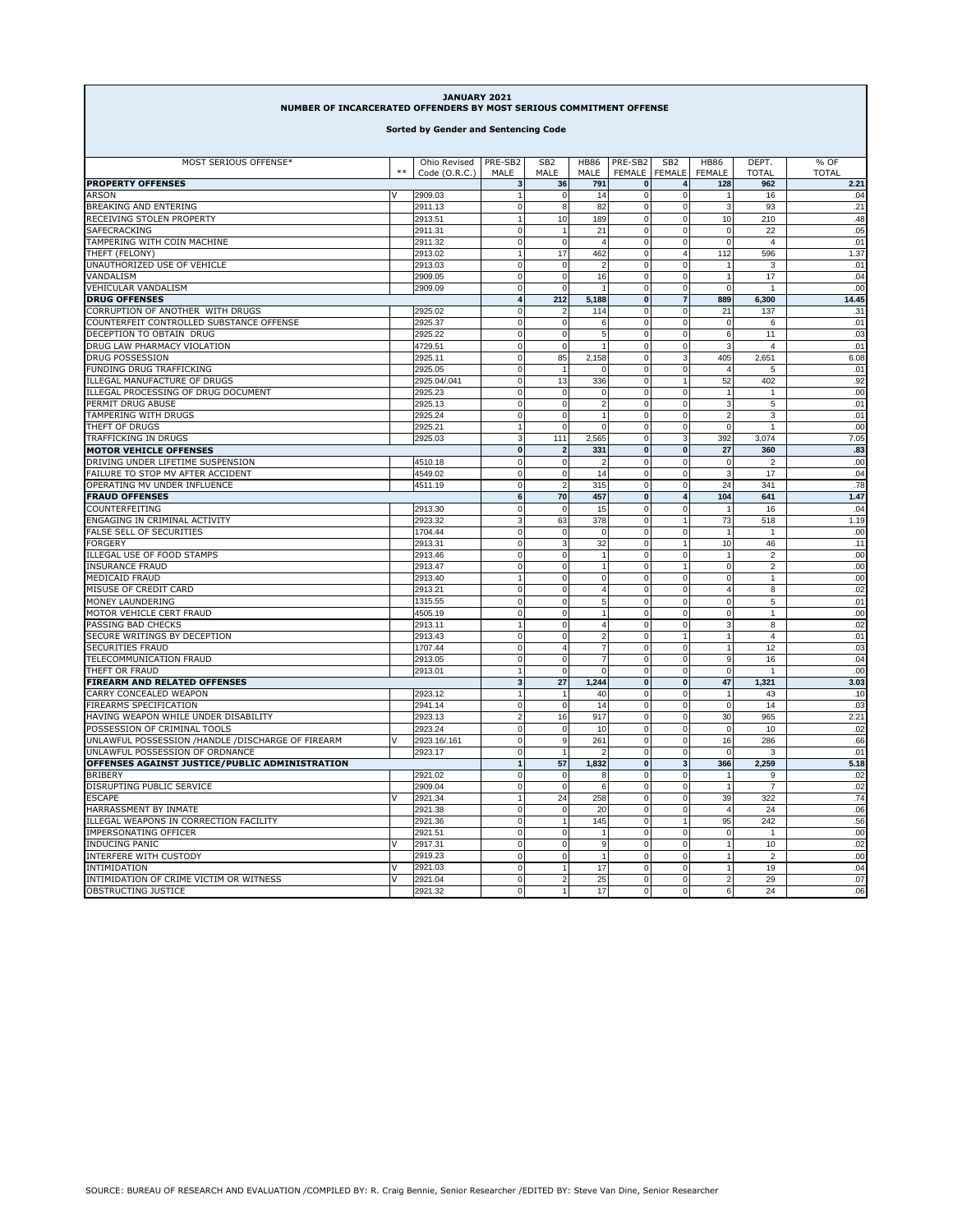| JANUARY 2021<br>NUMBER OF INCARCERATED OFFENDERS BY MOST SERIOUS COMMITMENT OFFENSE |       |               |          |                 |                         |                 |                 |               |                |              |  |
|-------------------------------------------------------------------------------------|-------|---------------|----------|-----------------|-------------------------|-----------------|-----------------|---------------|----------------|--------------|--|
| Sorted by Gender and Sentencing Code                                                |       |               |          |                 |                         |                 |                 |               |                |              |  |
|                                                                                     |       |               |          |                 |                         |                 |                 |               |                |              |  |
| MOST SERIOUS OFFENSE*                                                               |       | Ohio Revised  | PRE-SB2  | SB <sub>2</sub> | <b>HB86</b>             | PRE-SB2         | SB <sub>2</sub> | <b>HB86</b>   | DEPT.          | % OF         |  |
|                                                                                     | $***$ | Code (O.R.C.) | MALE     | MALE            | MALE                    | FEMALE   FEMALE |                 | <b>FEMALE</b> | <b>TOTAL</b>   | <b>TOTAL</b> |  |
| OFFENSES AGAINST JUSTICE/PUBLIC ADMINISTRATION - CONT'D                             |       |               |          |                 |                         |                 |                 |               |                |              |  |
| OBSTRUCTING OFFICIAL BUSINESS                                                       |       | 2921.31       | $\Omega$ |                 | 15                      |                 |                 |               | 15             | .03          |  |
| PARTICIPATING IN CRIMINAL GANG                                                      |       | 2923.42       | $\Omega$ |                 | 79                      |                 |                 |               | 80             | .18          |  |
| PERJURY                                                                             |       | 2921.11       | $\Omega$ |                 |                         | $\Omega$        |                 |               | 5              | .01          |  |
| RECOGNIZANCE VIOLATION                                                              |       | 2937.29/.99   | $\Omega$ |                 | 123                     |                 |                 | 40            | 165            | .38          |  |
| <b>RESISTING ARREST</b>                                                             |       | 2921.33/.331  | $\Omega$ | 13              | 687                     | $\Omega$        |                 | 64            | 764            | 1.75         |  |
| <b>RETALIATION</b>                                                                  |       | 2921.05       | $\Omega$ |                 | 12                      | $\Omega$        |                 |               | 16             | .04          |  |
| TAKING IDENTITY OF ANOTHER                                                          |       | 2913.49       | $\Omega$ |                 | 29                      |                 |                 | 12            | 42             | .10          |  |
| TAMPERING WITH EVIDENCE                                                             |       | 2921.12       | $\Omega$ |                 | 282                     | $\Omega$        |                 | 82            | 371            | .85          |  |
| TAMPERING WITH RECORDS                                                              |       | 2913.42       | $\Omega$ |                 | 13                      | $\Omega$        |                 |               | 22             | .05          |  |
| TELECOMMUNICATION HARRASSMENT                                                       |       | 2917.21       | $\Omega$ |                 | 6                       |                 |                 |               | 6              | .01          |  |
| THEFT IN OFFICE                                                                     |       | 2921.41       | $\Omega$ |                 | $\overline{\mathbf{c}}$ |                 |                 | 3             | 6              | .01          |  |
| VIOLATION OF PROTECTION ORDER                                                       |       | 2919.27       | $\Omega$ |                 | 73                      |                 |                 | 5             | 78             | .18          |  |
| <b>OTHER FELONY OFFENSES</b>                                                        |       |               |          | 10              | $\Omega$                | $\mathbf{0}$    | $\overline{2}$  | 13            | .03            |              |  |
| CONSPIRACY                                                                          |       | 2923.01       |          |                 | $\Omega$                |                 |                 |               |                | .00          |  |
| ILLEGAL TRANSPORTATION OF SCRAP TIRES                                               |       | 3734.83       | $\Omega$ |                 | $\overline{\mathbf{c}}$ |                 | $\Omega$        |               | $\overline{2}$ | .00          |  |
| PROHIBITIONS CONCERNING COMPANION ANIMALS                                           |       | 959.13        | $\Omega$ |                 | $\overline{2}$          |                 | $\Omega$        |               | 3              | .01          |  |
| <b>JUDICIAL SANCTION</b>                                                            |       | 2929.14       | $\Omega$ |                 | 6                       |                 | $\Omega$        |               | $\overline{ }$ | .02          |  |
| <b>TOTAL FELONY OFFENSES</b>                                                        |       |               | 3.068    | 8.366           | 28.807                  | 82              | 359             | 2.918         | 43.600         | 100.00       |  |